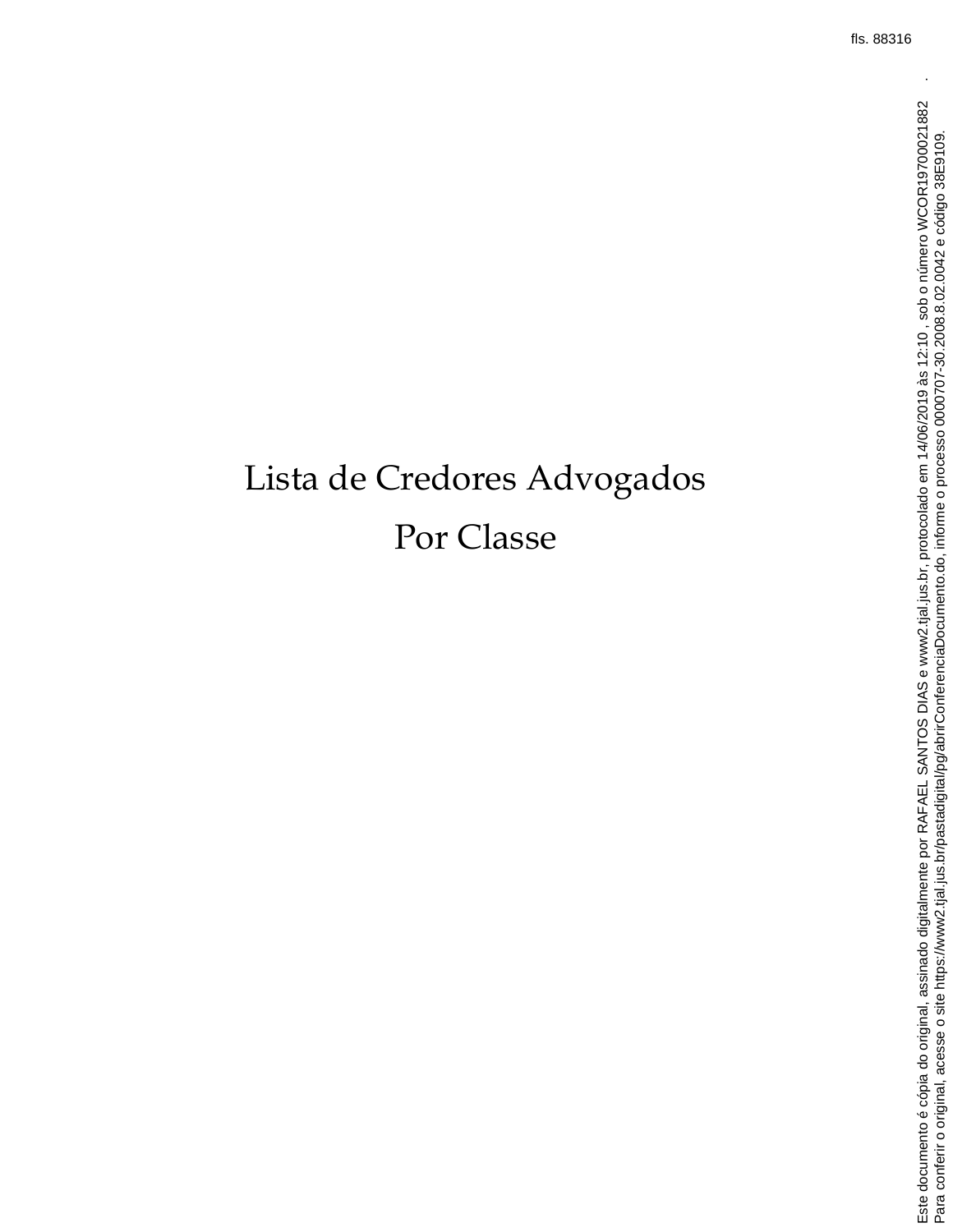## **LAGINHA AGROINDUSTRIAL**

QUADRO CONSOLIDADO DE HONORÁRIOS ADVOCATÍCIOS - **JUNHO** 2019

## **ART. 84, INCISO I - CRÉDITOS EXTRACONCURSAIS**

|                                                                     |                       | <b>QTDE DE CREDORES:</b><br><b>SALDO TOTAL:</b> |                            |                        |
|---------------------------------------------------------------------|-----------------------|-------------------------------------------------|----------------------------|------------------------|
|                                                                     |                       | R\$<br>477.657,29                               | R\$<br>424.868,32 R\$      | 52.788,97              |
| <b>ADVOGADO</b>                                                     | <b>OAB</b>            | Art. 84, I                                      | Pagamento                  | <b>SALDO</b>           |
| ADILSON APARECIDO FELICIANO<br><b>AGENILTON DA SILVA FELIX</b>      | SP 148809<br>AL 9470  | R\$206,26<br>R\$454,72                          | R\$0,00<br>R\$454,72       | R\$206,26<br>R\$0,00   |
| AISLAN DIEGO FERREIRA DE OLIVEIRA                                   | AL 12919              | R\$448,23                                       | R\$0,00                    | R\$448,23              |
| ALESSANDRO MELO MONTENEGRO                                          | AL 11759              | R\$2.337,44                                     | R\$2.337,44                | R\$0,00                |
| ALEX DEYWY FERREIRA DE OLIVEIRA                                     | AL 10520              | R\$2.101,22                                     | R\$0,00                    | R\$2.101,22            |
| ALEXANDRE PABLLO DE SANTANA SANTOS                                  | AL 10629              | R\$812,19                                       | R\$812,19                  | R\$0,00                |
| ALEXANDRE PETRUCIO DE CARVALHO CARDOSO                              | AL 5427               | R\$749,03                                       | R\$0,00                    | R\$749,03              |
| ALLAN BELARMINO SOARES                                              | AL 10869              | R\$2.859,31                                     | R\$2.859,31                | R\$0,00                |
| ALLAN CARLISSON SILVA DE HOLANDA                                    | AL 8627               | R\$111,21                                       | R\$0,00                    | R\$111,21              |
| ALUIZIO SALVINO DA SILVA<br>ANDRE SILVA DE ARAUJO                   | AL 2797<br>AL 9016    | R\$401,57<br>R\$22.062,36                       | R\$401,57<br>R\$22.062,36  | R\$0,00<br>R\$0,00     |
| ANDREA GOUVEIA CARNAUBA                                             | AL 8396               | R\$189,62                                       | R\$189,62                  | R\$0,00                |
| ANTONIO CARLOS DE ALMEIDA BARBOSA                                   | AL 3277               | R\$3.091,27                                     | R\$3.091,27                | R\$0,00                |
| ANTONIO MARCIO DA SILVA                                             | AL 10631              | R\$83,33                                        | R\$83,33                   | R\$0,00                |
| ANTONIO MARCOS DE MEDEIROS GOMES                                    | AL 5250               | R\$7.836,35                                     | R\$7.836,35                | R\$0,00                |
| ARIANA MELO MOTA ATAIDE                                             | AL 9461               | R\$12.650,22                                    | R\$12.650,22               | R\$0,00                |
| <b>ARLENE CIDREIRA TENORIO</b>                                      | AL 9356B              | R\$128,39                                       | R\$128,39                  | R\$0,00                |
| ARTHUR ELIO CAVALCANTE PORCIUNCULA                                  | AL 10585              | R\$893,05                                       | R\$893,05                  | R\$0,00                |
| <b>BISMARCK MARTINS DE OLIVEIRA</b><br><b>BRENO CALHEIROS MURTA</b> | PB 7529<br>AL 1570    | R\$3.411,92<br>R\$4.907,88                      | R\$3.411.92<br>R\$4.907,88 | R\$0,00                |
| CARLOS EDUARDO CORREIA DA ROCHA                                     | AL 6517               | R\$393,91                                       | R\$393,91                  | R\$0,00<br>R\$0,00     |
| <b>CARLOS HUMBERTO NOBRE RISCO BERT</b>                             | AL 13413              | R\$615,32                                       | R\$0,00                    | R\$615,32              |
| CHRISTIANE CORREIA DA ROCHA                                         | AL 4827               | R\$44,64                                        | R\$44,64                   | R\$0,00                |
| CICERO ADRIANO OLIVEIRA DA SILVA                                    | AL 12075              | R\$2.888,98                                     | R\$2.888,98                | R\$0,00                |
| CLAUDIA MARIA CORREIA FIRMINO                                       | AL 10876              | R\$940,55                                       | R\$940,55                  | R\$0,00                |
| <b>CLISTHENES BARBOSA DA SILVA</b>                                  | AL 4820               | R\$3.914,69                                     | R\$3.914,69                | R\$0,00                |
| DANIEL MOURA REYS                                                   | AL 13921              | R\$377,53                                       | R\$0,00                    | R\$377,53              |
| DANIEL VIEL BENTO                                                   | AL 9147B              | R\$180,08                                       | R\$180,08                  | R\$0,00                |
| DANIELA PRADINES DE ALBUQUERQUE MONTE<br>DENIS GASPAR DE SOUZA      | AL 8626<br>MG 109108  | R\$1.227,90<br>R\$322,66                        | R\$1.227,90<br>R\$0,00     | R\$0,00                |
| DIEGO ADORNO MONTES CLARO                                           | AL 10483              | R\$3.490,99                                     | R\$3.490,99                | R\$322,66<br>R\$0,00   |
| <b>DIOGO PHILLIP SILVA GUEIROS</b>                                  | AL 8826               | R\$163,72                                       | R\$163,72                  | R\$0,00                |
| EDILANE DA SILVA ALCANTARA                                          | AL 12499              | R\$976,81                                       | R\$0,00                    | R\$976,81              |
| EDNALDO MAIORANO DE LIMA                                            | AL 5081               | R\$2.277,54                                     | R\$0,00                    | R\$2.277,54            |
| ELIANE FERREIRA DE MORAIS CARVALHO                                  | AL 2587               | R\$745,65                                       | R\$745,65                  | R\$0,00                |
| ELIZABETE CRISTINA MORAES MALTA                                     | AL 11775              | R\$12.219,69                                    | R\$12.219,69               | R\$0,00                |
| ELSON FLORENCIO SANTOS TEIXEIRA                                     | AL 11282              | R\$545,05                                       | R\$0,00                    | R\$545,05              |
| <b>EMERSON JOSE DOS SANTOS</b><br><b>EMERSON MELO MOTA ATAIDE</b>   | MG 117603<br>AL 11034 | R\$789,93<br>R\$580,63                          | R\$0,00<br>R\$0,00         | R\$789,93<br>R\$580,63 |
| <b>FABIANA DOS SANTOS</b>                                           | MS 15685              | R\$919,12                                       | R\$919,12                  | R\$0,00                |
| FABIANO ALVIM DOS ANJOS                                             | AL 7935               | R\$163,39                                       | R\$163,39                  | R\$0,00                |
| FELIPE DE PADUA CUNHA DE CARVALHO                                   | AL 5206               | R\$2.005,83                                     | R\$2.005,83                | R\$0,00                |
| FELLIPE JOSE BANDEIRA CARRILHO                                      | AL 10332              | R\$29.493,12                                    | R\$29.493,12               | R\$0,00                |
| FERNANDO IGOR ABREU COSTA                                           | AL 9958               | R\$1.441,13                                     | R\$1.441,13                | R\$0,00                |
| FRANCISCA ALVES LOPES DE MORAES                                     | AL 4156B              | R\$2.236,63                                     | R\$2.236,63                | R\$0,00                |
| FRANCISCA RAFAELA HOLANDA OLIVEIRA                                  | AL 10965              | R\$315,17                                       | R\$315,17                  | R\$0,00                |
| <b>GABRIELA MEDEIROS ROCHA</b><br>GILVANIA FRANCISCO DE BRITO SOUZA | AL 6345<br>AL 10336   | R\$690,61<br>R\$18.255,03                       | R\$690,61<br>R\$18.255,03  | R\$0,00<br>R\$0,00     |
| <b>GLAUCIA FRANCINE CANDIDA CALHEIROS</b>                           | AL 9822               | R\$67,13                                        | R\$67,13                   | R\$0,00                |
| <b>GUSTAVO HUGO SANTOS LESSA</b>                                    | AL 11577              | R\$156,56                                       | R\$156,56                  | R\$0,00                |
| <b>GUSTAVO RIBEIRO DE ALMEIDA</b>                                   | AL 8783               | R\$1.027,93                                     | R\$1.027,93                | R\$0,00                |
| HEITOR ANGELO WANDERLEY DE ALMEIDA                                  | AL 10601              | R\$9.009,89                                     | R\$9.009,89                | R\$0,00                |
| HENRIQUE PAULO DE MIRANDA                                           | AL 11544              | R\$5.503,78                                     | R\$5.503,78                | R\$0,00                |
| HERBERT DE OLIVEIRA SILVA                                           | AL 11008              | R\$632,62                                       | R\$0,00                    | R\$632,62              |
| INGRID MAIRA SILVA MACHADO                                          | AL 11148              | R\$81,99                                        | R\$0,00                    | R\$81,99               |
| ITALO MEIRA DA SILVEIRA<br>JACKELINE SIQUEIRA FORMIGA               | AL 7616<br>AL 6378    | R\$255,25<br>R\$583,95                          | R\$255,25<br>R\$583,95     | R\$0,00<br>R\$0,00     |
| JACKSON SEBASTIAO DE OLIVEIRA FERREIRA                              | AL 11176              | R\$1.081,40                                     | R\$0,00                    | R\$1.081,40            |
| JADSON EDUARDO DOS SANTOS                                           | AL 12228              | R\$188,02                                       | R\$188,02                  | R\$0,00                |
| JAQUELINE CLAUDINO DA SILVA                                         | AL 10042              | R\$1.665,99                                     | R\$0,00                    | R\$1.665,99            |
| <b>JOAO SOARES FERREIRA</b>                                         | AL 10531              | R\$3.520,26                                     | R\$3.520,26                | R\$0,00                |
| JOAO VICENTE DA SILVA                                               | AL 4635               | R\$525,48                                       | R\$525,48                  | R\$0,00                |
| JOAQUIM BARBOSA DA FONSECA NETO                                     | AL 8064               | R\$156,91                                       | R\$156,91                  | R\$0,00                |
| JOELSON DE RESENDE NUNES                                            | MG 109452             | R\$28,14                                        | R\$28,14                   | R\$0,00                |
| JONATHAN TAVARES DE SANTANA<br>JONHNY BATISTA SOUZA DOS SANTOS      | AL 12234<br>AL 9237   | R\$3.341,79<br>R\$5.166,38                      | R\$3.341,79<br>R\$5.166,38 | R\$0,00<br>R\$0,00     |
| JORGE LUIZ DE GOUVEIA                                               | AL 4174               | R\$4.535,76                                     | R\$4.535,76                | R\$0,00                |
| JOSE ADALBERTO PETEAN JUNIOR                                        | AL 7830               | R\$34.269,41                                    | R\$34.269,41               | R\$0,00                |
| JOSE ARNALDO VASCONCELOS PACHECO                                    | AL 10063              | R\$346,00                                       | R\$346,00                  | R\$0,00                |
| <b>JOSE BENEDITO ALVES</b>                                          | AL 4452               | R\$2.921,32                                     | R\$2.921,32                | R\$0,00                |
| JOSE CARLOS DA ROCHA                                                | AL 2855               | R\$389,83                                       | R\$389,83                  | R\$0,00                |
| JOSE CICERO DOS SANTOS JUNIOR                                       | AL 5648B              | R\$13.301,93                                    | R\$13.301,93               | R\$0,00                |
| JOSE FLAVIO CAVALCANTE DA SILVA                                     | AL 6124               | R\$1.269,23                                     | R\$1.269,23                | R\$0,00                |
| JOSE MINERVINO DE ATAIDE<br>JOSE NOGUEIRA DA ROCHA FILHO            | AL 4070<br>AL 8127    | R\$3.424,61<br>R\$6.911,58                      | R\$3.424,61<br>R\$6.911,58 | R\$0,00<br>R\$0,00     |
| JOSE PAULO DA SILVA                                                 | AL 2708               | R\$1.664,85                                     | R\$1.664,85                | R\$0,00                |
| JOSE PEDRO PATRIOTA DE OLIVEIRA                                     | AL 7607               | R\$576,74                                       | R\$0,00                    | R\$576,74              |

## **CRÉDITOS DE HONORÁRIOS ADVOCATÍCIOS EQUIPARADOS AOS CRÉDITOS TRABALHISTAS. CONSIDERA QUE O CRÉDITO DO ADVOGADO ACOMPANHA A CLASSIFICAÇÃO DE SEUS CLIENTES LISTADOS NESTE MESMO ARTIGO.**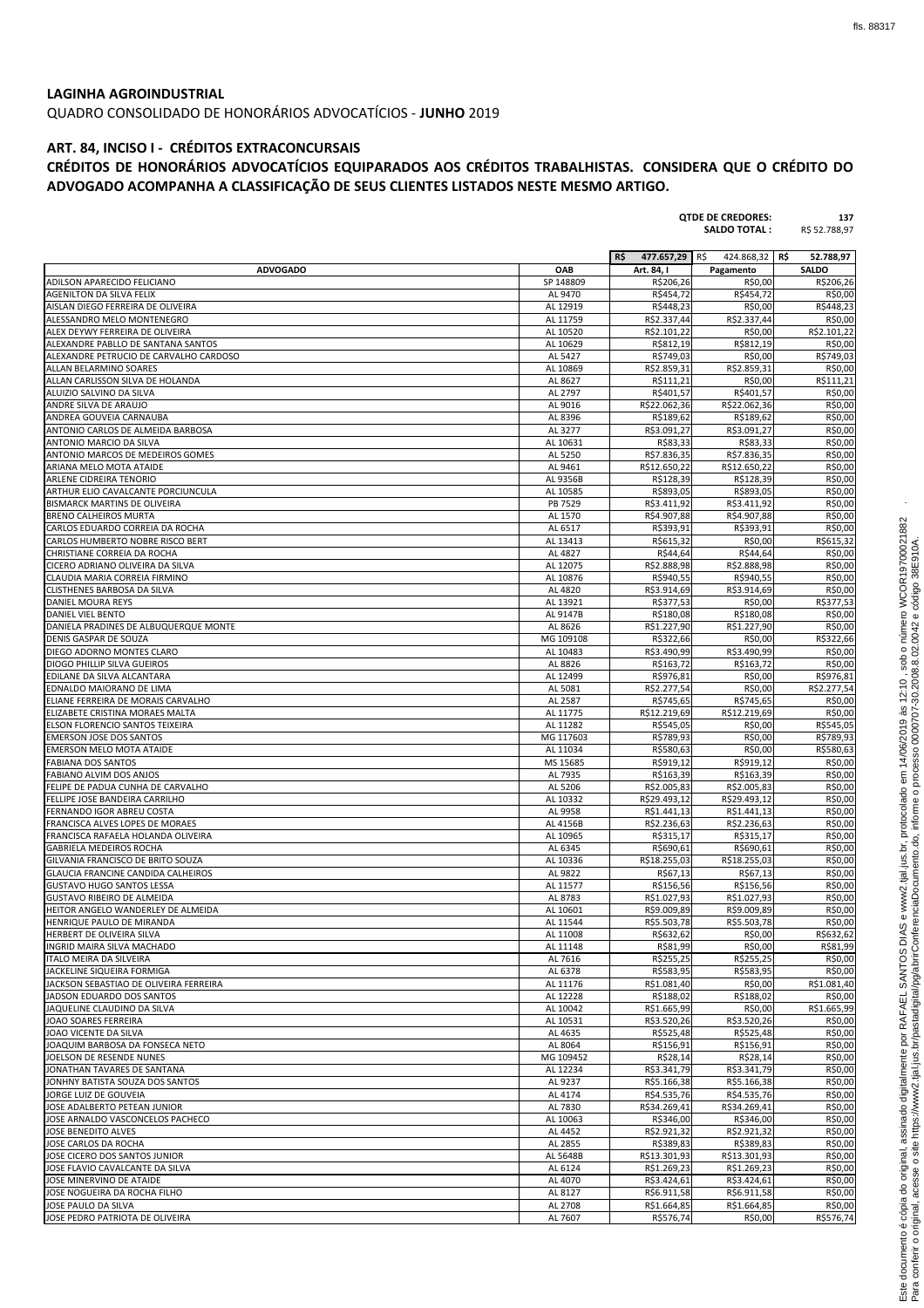| <b>ADVOGADO</b>                                                                                 | <b>OAB</b>         | Art. 84, I   | Pagamento    | <b>SALDO</b> |
|-------------------------------------------------------------------------------------------------|--------------------|--------------|--------------|--------------|
| JOSE RUBENS FERREIRA DA SILVA                                                                   | AL 9199            | R\$4.605,71  | R\$4.605,71  | R\$0,00      |
| JOSE SAPUCAIA DE ALBUQUERQUE                                                                    | AL 5251            | R\$2.984,95  | R\$2.984,95  | R\$0,00      |
| JOSE SEIXAS JATOBA NETO                                                                         | AL 10670           | R\$225,08    | R\$0,00      | R\$225,08    |
| KEYLLA PATRICIA CORREIA PINTO                                                                   | AL 10418           | R\$153,52    | R\$153,52    | R\$0,00      |
| LACYANE MASCARENHAS CAVALCANTE                                                                  | AL 8709            | R\$2.379,15  | R\$2.379,15  | R\$0,00      |
| LAIANNY AMORIM BARBOZA                                                                          | AL 11766           | R\$4.380,70  | R\$4.380,70  | R\$0,00      |
| LAISY AMORIM BARBOZA                                                                            | AL 10535           | R\$246,75    | R\$246,75    | R\$0,00      |
| LEONARDO JOSE ALMEIDA TEIXEIRA                                                                  | AL 2525            | R\$1.984,50  | R\$1.984,50  | R\$0,00      |
| <b>LEONIDAS ABREU COSTA</b>                                                                     | AL 9523            | R\$527,76    | R\$527,76    | R\$0,00      |
| <b>LIGIA RICARDO GOMES</b>                                                                      | AL 10803           | R\$3.532,81  | R\$3.532,81  | R\$0,00      |
| LUAN COSTA CAVALCANTE                                                                           | AL 13037           | R\$878,93    | R\$878,93    | R\$0,00      |
| LUCIA MARIA FERREIRA BATISTA PATRICIO                                                           | AL 4997            | R\$897,06    | R\$897,06    | R\$0,00      |
| LUCIANO ANDRE COSTA DE ALMEIDA                                                                  | AL 4217            | R\$13.413,17 | R\$13.413,17 | R\$0,00      |
| LUIS FILIPE COSTA AVELINO                                                                       | AL 11750           | R\$12.422,12 | R\$12.422,12 | R\$0,00      |
| LUIZ ANDRE BRAGA GRIGORIO                                                                       | AL 10741           | R\$6.630,37  | R\$6.630,37  | R\$0,00      |
| LUIZ CARLOS LOPES DE MORAES                                                                     | AL 3264            | R\$7.000,00  | R\$7.000,00  | R\$0,00      |
| LUIZ DE ALBUQUERQUE PONTES NETO                                                                 | AL 7031            | R\$69,66     | R\$69,66     | R\$0,00      |
| LUIZ ROBERTO BARROS FARIAS                                                                      | AL 8740            | R\$1.792,23  | R\$1.792,23  | R\$0,00      |
| LUIZ VIRGINIO DA SILVA FILHO                                                                    | AL 9385            | R\$1.343,63  | R\$1.343,63  | R\$0,00      |
| MAGDA FERNANDA LOPES DE OLIVEIRA ANDRADE                                                        | AL 8541            | R\$3.791,40  | R\$3.791,40  | R\$0,00      |
| MAIRA CELINA LOPES LIMA                                                                         | AL 9690            | R\$102,72    | R\$102,72    | R\$0,00      |
| <b>MARCONDE CORREIA BARROS</b>                                                                  | AL 11672           | R\$10.708,56 | R\$10.708,56 | R\$0,00      |
|                                                                                                 |                    | R\$177.43    |              |              |
| <b>MARCOS ANTONIO CUNHA CAJUEIRO</b>                                                            | AL 5661            |              | R\$177,43    | R\$0,00      |
| MARCOS PLINIO DE SOUZA MONTEIRO                                                                 | AL 4383            | R\$18.546,72 | R\$18.546,72 | R\$0,00      |
| <b>MARCUS VINICIUS DE ALBUQUERQUE SOUZA</b>                                                     | AL 3510            | R\$128,77    | R\$128,77    | R\$0,00      |
| MARIA DE FATIMA MARQUES GONCALVES                                                               | AL 9072            | R\$6.266,09  | R\$6.266,09  | R\$0,00      |
| <b>MARIA DE LOURDES DA SILVA</b>                                                                | AL 11467           | R\$15.048,24 | R\$15.048,24 | R\$0,00      |
| MARIA LUISA MENEZES COSTA ALVES                                                                 | AL 13856           | R\$237,59    | R\$0,00      | R\$237,59    |
| MERCIA MARIA DA SILVA                                                                           | AL 11561           | R\$42,83     | R\$42,83     | R\$0,00      |
| NAYARA FERNANDA AMORIM MADEIROS                                                                 | AL 10950           | R\$724,83    | R\$724,83    | R\$0,00      |
| NELSON ALVES DE CARVALHO JUNIOR                                                                 | AL 3464            | R\$7.620,44  | R\$7.620,44  | R\$0,00      |
| NOE HIGINO DE LIMA FILHO                                                                        | AL 11030           | R\$1.104,23  | R\$0,00      | R\$1.104,23  |
| PAULA JANIELLY MONTENEGRO SARMENTO                                                              | AL 10839           | R\$2.571,43  | R\$2.571,43  | R\$0,00      |
| PAULO RAIMUNDO VILELA DOS SANTOS                                                                | AL 8028            | R\$203,66    | R\$203,66    | R\$0,00      |
| PETRUCIO PEREIRA GUEDES                                                                         | AL 3412            | R\$288,79    | R\$288,79    | R\$0,00      |
| PRISCILA CERQUEIRA AZEVEDO                                                                      | AL 12221           | R\$770,35    | R\$770,35    | R\$0,00      |
| PRISCILA PORFIRIO SILVA                                                                         | AL 11730           | R\$89,61     | R\$89,61     | R\$0,00      |
| <b>QUITERIA DANTAS MURTA</b>                                                                    | AL 2743            | R\$3.364,72  | R\$3.364.72  | R\$0,00      |
| RAFAEL DOMINGUES GUIMARAES                                                                      | MG 113204          | R\$2.027,09  | R\$2.027,09  | R\$0,00      |
| RAPHAEL CORREIA CAJUEIRO                                                                        | AL 10850           | R\$5.949,65  | R\$5.949.65  | R\$0,00      |
| RENAN HENRIQUE NASCIMENTO VASCONCELOS                                                           | PE 37619           | R\$233,02    | R\$233,02    | R\$0,00      |
| RENATO BENEDITO DANTAS MONTEIRO                                                                 | AL 14883           | R\$1.103,65  | R\$1.103,65  | R\$0,00      |
| <b>RIVALDO RODRIGUES DE MELO</b>                                                                | AL 10949           | R\$1.808,30  | R\$1.808,30  | R\$0,00      |
| ROBERTA DE ALMEIDA SATURNINO                                                                    | AL 7989            | R\$642,27    | R\$642,27    | R\$0,00      |
| SILVAN ANTONIO DO NASCIMENTO                                                                    | AL 5328            | R\$340,48    | R\$0,00      | R\$340,48    |
| SILVANA ALVES SILVA                                                                             | AL 4178            | R\$10.365,47 | R\$10.365,47 | R\$0,00      |
| SINDICATO DOS TRABALHADORES DA INDUSTRIA DO ACUCAR NO ESTADO DE ALAGOAS AL                      | 12.158.226/0001-02 | R\$19.785,51 | R\$0,00      | R\$19.785,51 |
| SINDICATO DOS TRABALHADORES RURAIS AGRICULTORES E AGRICULTORAS FAMILIARES DE UNIAO DOS PALMARES | 12.762.936/0001-39 | R\$269,77    | R\$269,77    | R\$0,00      |
| TACIANA DA FRANCA NERI                                                                          | AL 7180            | R\$121,95    | R\$121,95    | R\$0,00      |
| TERCIO RODRIGUES DA SILVA                                                                       | AL 2566            | R\$8.075,82  | R\$8.075,82  | R\$0,00      |
| THAIS MIRANDA DE OLIVEIRA JAPIASSO                                                              | AL 7771            | R\$7.105,56  | R\$0,00      | R\$7.105,56  |
| VALGETAN FERREIRA DE OLIVEIRA                                                                   | AL 4789            | R\$8.234,14  | R\$8.234,14  | R\$0,00      |
| VANESSA SILVEIRA DE SOUZA                                                                       | AL 10532           | R\$78,78     | R\$78,78     | R\$0,00      |
| VICTOR LAGES ALTAVILA GUERRA                                                                    | AL 12956           | R\$727,91    | R\$727,91    | R\$0,00      |
| <b>VIRGILIO ANDRADE NETO</b>                                                                    | 239647 SP          | R\$67,43     | R\$67,43     | R\$0,00      |
| VITOR CARLOS AZEVEDO LESSA                                                                      | AL 12006           | R\$8.951,81  | R\$0,00      | R\$8.951,81  |
| <b>VOLIO SANTOS DOMINGUES</b>                                                                   | AL 3731            | R\$898,55    | R\$0,00      | R\$898,55    |
| <b>WELLINGTON BARBOSA PITOMBEIRA JUNIOR</b>                                                     | AL 10899           | R\$2.264,39  | R\$2.264,39  | R\$0,00      |
| <b>WELLINGTON CALHEIROS MENDONCA</b>                                                            | AL 1752            | R\$4.601,42  | R\$4.601,42  | R\$0,00      |
| ZELIA MARIA DE PAULA OLIVEIRA                                                                   | AL 4120B           | R\$191,21    | R\$191,21    | R\$0,00      |

 $\ddot{\phantom{a}}$ 

is.<br>88 aboumento é cópia do original, assinado digitalmente por RAFAEL SANTOS DIAS e www2.tjal.jus.br, protocolado em 14/06/2019 às 12:10 , sob o número WCOR19700021882<br>Para corierir o original, acesse o site https://www2 Este documento é cópia do original, assinado digitalmente por RAFAEL SANTOS DIAS e www2.tjal.jus.br, protocolado em 14/06/2019 às 12:10 , sob o número WCOR19700021882<br>Para conferir o original, acesse o site https://www2.tj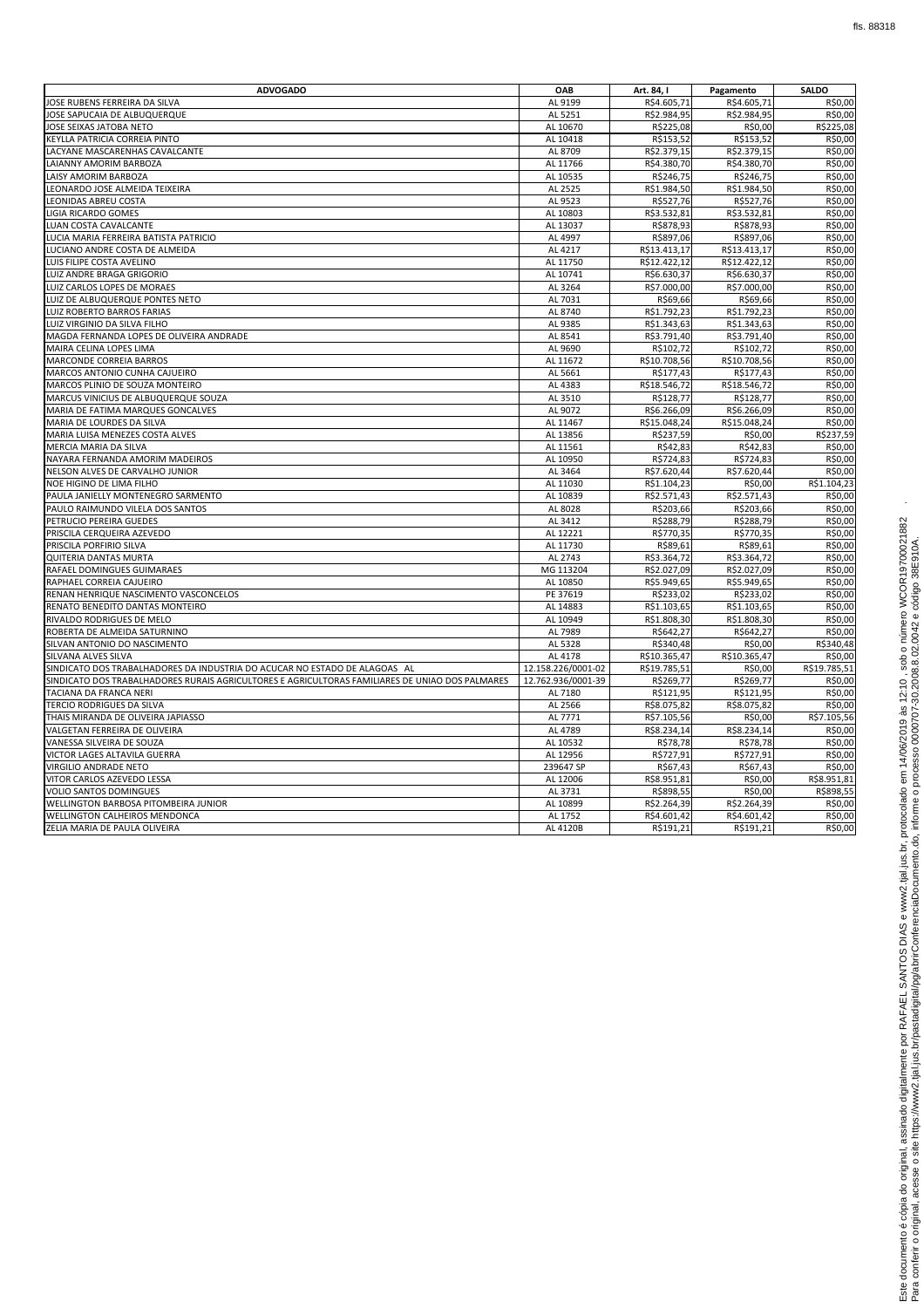QUADRO CONSOLIDADO DE HONORÁRIOS ADVOCATÍCIOS - **JUNHO** 2019

## **ART. 84, INCISO V - CRÉDITOS EXTRACONCURSAIS**

**QTDE DE CREDORES: 353**

|                                                                                       |                                |                                | <b>SALDO TOTAL:</b>          | R\$ 3.877.921,98             |
|---------------------------------------------------------------------------------------|--------------------------------|--------------------------------|------------------------------|------------------------------|
|                                                                                       |                                | $R\frac{2}{3}$<br>8.746.523,32 | 4.868.601,34 R\$<br>R\$      | 3.877.921,98                 |
| <b>ADVOGADO</b>                                                                       | OAB                            | Art. 84, V,                    | Pagamento                    | <b>SALDO</b>                 |
|                                                                                       |                                | (Limitado 150 S.M)             |                              |                              |
| ADILSON APARECIDO FELICIANO<br><b>ADJAMIRO RIBEIRO LOPES</b>                          | SP 148809<br>PE 31992          | R\$2.154,68<br>R\$4.000,00     | R\$0,00<br>R\$0,00           | R\$2.154,68<br>R\$4.000,00   |
| ADRIANA CALHEIROS DE MOURA SANTOS                                                     | AL 11061                       | R\$3.000,00                    | R\$3.000,00                  | R\$0,00                      |
| <b>AELSON OLIVEIRA SANTOS</b>                                                         | AL 10155                       | R\$1.206,00                    | R\$0,00                      | R\$1.206,00                  |
| <b>AGENILTON DA SILVA FELIX</b>                                                       | AL 9470                        | R\$22.745,28                   | R\$15.296,32                 | R\$7.448,96                  |
| AISLAN DIEGO FERREIRA DE OLIVEIRA                                                     | AL 12919                       | R\$3.551,77                    | R\$0,00                      | R\$3.551,77                  |
| ALESSANDRA CONCEICAO CAVALCANTE DE CASTRO<br>ALESSANDRO MELO MONTENEGRO               | AL 11068                       | R\$36.568,71                   | R\$32.026,20                 | R\$4.542,51                  |
| ALEX DEYWY FERREIRA DE OLIVEIRA                                                       | AL 11759<br>AL 10520           | R\$9.735,84<br>R\$5.878,78     | R\$7.529,84<br>R\$0,00       | R\$2.206,00<br>R\$5.878,78   |
| ALEXANDRE PABLLO DE SANTANA SANTOS                                                    | AL 10629                       | R\$10.555,24                   | R\$8.039,17                  | R\$2.516,07                  |
| ALICIA CALHEIROS ESPINDOLA                                                            | AL 9888                        | R\$18.182,54                   | R\$12.898,98                 | R\$5.283,56                  |
| <b>ALINE REGO LIMA</b>                                                                | AL 7912                        | R\$600,00                      | R\$600,00                    | R\$0,00                      |
| <b>ALLAN BELARMINO SOARES</b>                                                         | AL 10869                       | R\$40.198,04                   | R\$36.733,46                 | R\$3.464,58                  |
| ALLAN CARLISSON SILVA DE HOLANDA<br>ALOISIO ROSENDO DA SILVA                          | AL 8627                        | R\$3.888,79                    | R\$0,00                      | R\$3.888,79                  |
| <b>ALONSO RICARDO JUNIOR</b>                                                          | AL 7269<br>AL 10387            | R\$3.800,00<br>R\$3.608,58     | R\$3.800,00<br>R\$0,00       | R\$0,00<br>R\$3.608,58       |
| ALUIZIO SALVINO DA SILVA                                                              | AL 2797                        | R\$37.198,43                   | R\$24.949,00                 | R\$12.249,43                 |
| <b>AMARILIO MARQUES</b>                                                               | AL 1962                        | R\$1.147,47                    | R\$0,00                      | R\$1.147,47                  |
| ANA LUIZA LAGES E SILVA MARTINS                                                       | AL 11318                       | R\$600,00                      | R\$600,00                    | R\$0,00                      |
| ANA MARIA DOS SANTOS SILVA                                                            | AL 9932                        | R\$1.400,00                    | R\$1.400,00                  | R\$0,00                      |
| ANA PAULA DA SILVA SANTOS                                                             | AL 10901                       | R\$600,00                      | R\$0,00                      | R\$600,00                    |
| ANDERSON RODRIGUES MATIAS DE MELO<br>ANDRE CORDEIRO DE SOUSA                          | AL 8072<br>AL 4315             | R\$666,66<br>R\$108.600,00     | R\$0,00<br>R\$68.371,28      | R\$666,66<br>R\$40.228,72    |
| ANDRE SILVA DE ARAUJO                                                                 | AL 9016                        | R\$108.600,00                  | R\$68.226,24                 | R\$40.373,76                 |
| ANDREA GOUVEIA CARNAUBA                                                               | AL 8396                        | R\$108.600,00                  | R\$70.733,43                 | R\$37.866,57                 |
| ANDREA KARLA CARDOSO AMARAL                                                           | AL 4893                        | R\$1.598,64                    | R\$0,00                      | R\$1.598,64                  |
| ANDRESSA FIGUEIROA LIMA                                                               | AL 7293B                       | R\$900,00                      | R\$0,00                      | R\$900,00                    |
| ANNA CAROLINA RIBEIRO E S MOLEIRINHO                                                  | MG 94281                       | R\$62.059,39                   | R\$40.959,20                 | R\$21.100,19                 |
| ANTONIO CARLOS DE ALMEIDA BARBOSA                                                     | AL 3277                        | R\$108.600,00                  | R\$65.982,30                 | R\$42.617,70                 |
| ANTONIO CARLOS LEAO GALVAO<br><b>ANTONIO LOPES RODRIGUES</b>                          | AL 6260<br>AL 2823             | R\$1.000,00<br>R\$92.980,81    | R\$0,00<br>R\$53.511,98      | R\$1.000,00<br>R\$39.468,83  |
| ANTONIO MARCIO DA SILVA                                                               | AL 10631                       | R\$34.610,05                   | R\$23.431,86                 | R\$11.178,19                 |
| ANTONIO MARCOS DE MEDEIROS GOMES                                                      | AL 5250                        | R\$108.600,00                  | R\$70.733,43                 | R\$37.866,57                 |
| ANTONIO NELSON OLIVEIRA DE AZEVEDO                                                    | AL 2129                        | R\$1.600,00                    | R\$0,00                      | R\$1.600,00                  |
| <b>ANTONIO SOTIRIS GARYYFALOS</b>                                                     | AL 12448                       | R\$1.400,00                    | R\$0,00                      | R\$1.400,00                  |
| ARIANA MELO MOTA ATAIDE                                                               | AL 9461                        | R\$108.600,00                  | R\$46.657,38                 | R\$61.942,62                 |
| <b>ARLENE CIDREIRA TENORIO</b><br>ARLUZIVALDO DE BARROS                               | AL 9356B<br>AL 1478            | R\$10.269,42<br>R\$7.452,65    | R\$7.870,96<br>R\$0,00       | R\$2.398,46                  |
| ARTHUR ELIO CAVALCANTE PORCIUNCULA                                                    | AL 10585                       | R\$24.599,40                   | R\$17.032,07                 | R\$7.452,65<br>R\$7.567,33   |
| ARTUR LEONARDO COELHO JORDAO                                                          | PE 30231                       | R\$19.638,80                   | R\$0,00                      | R\$19.638,80                 |
| ASCANIO SAVIO DE ALMEIDA NEVES                                                        | AL 4895                        | R\$2.638,29                    | R\$0,00                      | R\$2.638,29                  |
| BENEDITO LARANGEIRA DE ALMEIDA                                                        | AL 10384                       | R\$1.400,00                    | R\$1.400,00                  | R\$0,00                      |
| <b>BENOAR FRANCISCO DE SOUSA</b>                                                      | PI 6602                        | R\$3.746,66                    | R\$0,00                      | R\$3.746,66                  |
| <b>BISMARCK MARTINS DE OLIVEIRA</b>                                                   | PB 7529                        | R\$2.988,08                    | R\$2.988,08                  | R\$0,00                      |
| <b>BRENO CALHEIROS MURTA</b><br>BRUNO FELIPE MORGADO DE SOUZA                         | AL 1570<br>AL 9615             | R\$108.600,00<br>R\$37.747,28  | R\$69.896,92<br>R\$18.553,99 | R\$38.703,08<br>R\$19.193,29 |
| <b>BRUNO GALVAO SAMPAIO</b>                                                           | AL 9309B                       | R\$7.000,00                    | R\$0,00                      | R\$7.000,00                  |
| CARLOS ALBERTO DA SILVA ALBUQUERQUE                                                   | AL 4417                        | R\$1.444,06                    | R\$0,00                      | R\$1.444,06                  |
| CARLOS EDUARDO CORREIA DA ROCHA                                                       | AL 6517                        | R\$108.600,00                  | R\$70.733,43                 | R\$37.866,57                 |
| <b>CARLOS FELIPE MOURA GUANABENS</b>                                                  | AL 5193B                       | R\$140,00                      | R\$0,00                      | R\$140,00                    |
| <b>CARLOS GARCIA HIDALGO NETO</b>                                                     | AL 10133                       | R\$11.359,04                   | R\$0,00                      | R\$11.359,04                 |
| CASCIONE E PULINO ADVOGADOS SOCIEDADE DE ADVOGADOS<br><b>CHRISTIAN MEDEIROS LEITE</b> | 10.844.817/0001-08<br>AL 10870 | R\$36.788,91<br>R\$200,00      | R\$0,00<br>R\$0,00           | R\$36.788,91                 |
| CHRISTIANE CORREIA DA ROCHA                                                           | AL 4827                        | R\$108.600,00                  | R\$70.725,79                 | R\$200,00<br>R\$37.874,21    |
| CICERO ADRIANO OLIVEIRA DA SILVA                                                      | AL 12075                       | R\$30.498,89                   | R\$20.803,60                 | R\$9.695,29                  |
| CLAUDIA MARIA CORREIA FIRMINO                                                         | AL 10876                       | R\$3.359,45                    | R\$4.122,86                  | R\$0,00                      |
| <b>CLAUDIANO EMIDIO</b>                                                               | AL 3754                        | R\$6.780,30                    | R\$5.391,43                  | R\$1.388,87                  |
| CLAUDIO BEZERRA DIAS                                                                  | PB 11560                       | R\$600,00                      | R\$0,00                      | R\$600,00                    |
| CLEANTHO DE MOURA RIZZO NETO                                                          | AL 7591                        | R\$9.750,45                    | R\$0,00                      | R\$9.750,45                  |
| CLEVERTON DA FONSECA CALAZANS<br><b>CLISTHENES BARBOSA DA SILVA</b>                   | AL 8524<br>AL 4820             | R\$7.000,00<br>R\$24.873,16    | R\$5.907,56<br>R\$15.120,30  | R\$1.092,44<br>R\$9.752,86   |
| CRISTIANE REIS DE AMORIM BASILIO                                                      | AL 7382                        | R\$5.800,00                    | R\$5.013,67                  | R\$786,33                    |
| DANIEL MOURA REYS                                                                     | AL 13921                       | R\$2.022,47                    | R\$0,00                      | R\$2.022,47                  |
| DANIEL VIEL BENTO                                                                     | AL 9147B                       | R\$12.419,92                   | R\$7.227,60                  | R\$5.192,32                  |
| DANIELA CAMPOS CERULLO WANDERLEY                                                      | AL 6679                        | R\$591,70                      | R\$0,00                      | R\$591,70                    |
| DANIELA MARIA DE FARIAS FREIRE                                                        | AL 6513                        | R\$2.800,00                    | R\$2.800,00                  | R\$0,00                      |
| DANIELA PRADINES DE ALBUQUERQUE MONTE                                                 | AL 8626                        | R\$98.772,10                   | R\$64.450,48                 | R\$34.321,62                 |
| DANILO GAMA DA SILVA                                                                  | MG 94337                       | R\$21.014,92                   | R\$14.704,13                 | R\$6.310,79                  |

**CRÉDITOS DE HONORÁRIOS ADVOCATÍCIOS EQUIPARADOS AOS CRÉDITOS TRABALHISTAS, LIMITADOS A 150 SALÁRIOS MÍNIMOS POR CREDOR. CONSIDERANDO QUE O CRÉDITO DO ADVOGADO ACOMPANHA A CLASSIFICAÇÃO DE SEUS CLIENTES OU A ÉPOCA DA PRESTAÇÃO DE SERVIÇOS, EM CASO DE ADVOGADOS QUE PRESTARAM SERVIÇOS PARA A LAGINHA AGROINDUSTRIAL**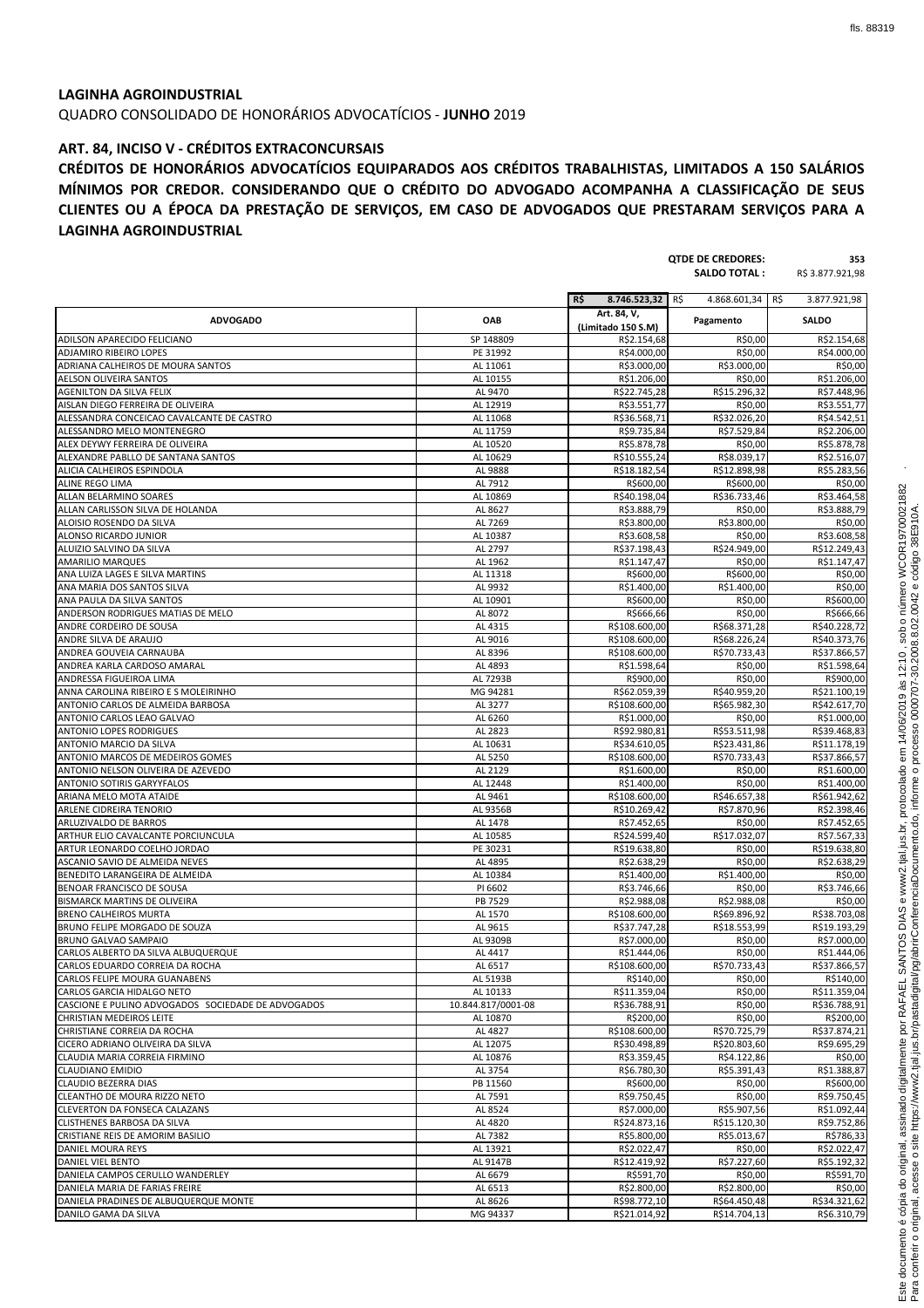| <b>ADVOGADO</b>                                                               | <b>OAB</b>            | Art. 84, V,                        | Pagamento                    | <b>SALDO</b>                 |
|-------------------------------------------------------------------------------|-----------------------|------------------------------------|------------------------------|------------------------------|
| <b>DARLAN GARCIA</b>                                                          | AL 8611               | (Limitado 150 S.M)<br>R\$26.912,81 | R\$0,00                      | R\$26.912,81                 |
| <b>DARLAN SILVA LEITE</b>                                                     | AL 11265              | R\$1.600,00                        | R\$1.600,00                  | R\$0,00                      |
| DENIS GASPAR DE SOUZA                                                         | MG 109108             | R\$2.923,50                        | R\$0,00                      | R\$2.923,50                  |
| DIEGO ADORNO MONTES CLARO<br>DIEGO ARAUJO DE SOUZA SILVA                      | AL 10483<br>AL 10033  | R\$108.600,00<br>R\$800,00         | R\$70.126,10<br>R\$0,00      | R\$38.473,90<br>R\$800,00    |
| DIOGO MANOEL NOVAIS LINO                                                      | AL 9111               | R\$4.076,21                        | R\$4.076,21                  | R\$0,00                      |
| DIOGO PHILLIP SILVA GUEIROS                                                   | AL 8826               | R\$15.596,28                       | R\$11.276,40                 | R\$4.319,88                  |
| DORA MARQUEZ PEREZ DRUMMOND                                                   | 30.290.832/0001-50    | R\$108.600,00                      | R\$70.513,80                 | R\$38.086,20                 |
| ED LINCOLN SANTOS DE OLIVEIRA<br><b>EDGAR DIVINO GARCIA</b>                   | AL 9112<br>MG 93592   | R\$8.347,81<br>R\$4.205,98         | R\$0,00<br>R\$0,00           | R\$8.347,81<br>R\$4.205,98   |
| EDILANE DA SILVA ALCANTARA                                                    | AL 12499              | R\$5.250,33                        | R\$0,00                      | R\$5.250,33                  |
| EDIMIR DE BARROS FILHO                                                        | PE 22498              | R\$5.000,00                        | R\$5.000,00                  | R\$0,00                      |
| <b>EDMAR JOSE DOS SANTOS</b><br><b>EDNALDO MAIORANO DE LIMA</b>               | AL 2018<br>AL 5081    | R\$2.600,00<br>R\$6.608,92         | R\$0,00<br>R\$0,00           | R\$2.600,00<br>R\$6.608,92   |
| <b>EDSON GOMES FERREIRA JUNIOR</b>                                            | MG 130253             | R\$935,89                          | R\$0,00                      | R\$935,89                    |
| <b>EDUARDO PALACIO STROBEL</b>                                                | AL 10848              | R\$10.381,48                       | R\$7.943,46                  | R\$2.438,02                  |
| EDVALDO LIRA DA SILVA NETO                                                    | AL 12927              | R\$674,00                          | R\$0,00                      | R\$674,00                    |
| ELAINE KARINE CARDOSO SILVA<br>ELIANE FERREIRA DE MORAIS CARVALHO             | AL 8001<br>AL 2587    | R\$666,66<br>R\$34.854,35          | R\$0,00<br>R\$23.588,04      | R\$666,66<br>R\$11.266,31    |
| ELIAS VITALINO CIPRIANO DE SOUSA                                              | PI 4769               | R\$88.272,18                       | R\$0,00                      | R\$88.272,18                 |
| ELIZABETE CRISTINA MORAES MALTA                                               | AL 11775              | R\$108.600,00                      | R\$29.108,96                 | R\$79.491,04                 |
| ELSON FLORENCIO SANTOS TEIXEIRA<br><b>EMERSON JOSE DOS SANTOS</b>             | AL 11282              | R\$454,95                          | R\$0,00<br>R\$0,00           | R\$454,95                    |
| EMERSON MELO MOTA ATAIDE                                                      | MG 117603<br>AL 11034 | R\$10.986,96<br>R\$2.419,37        | R\$0,00                      | R\$10.986,96<br>R\$2.419,37  |
| <b>ERIBERTO LINS BEZERRA</b>                                                  | AL 2888               | R\$2.987,18                        | R\$0,00                      | R\$2.987,18                  |
| ERICK RAPHAEL DE AGUIAR TENORIO                                               | AL 9578               | R\$10.852,20                       | R\$0,00                      | R\$10.852,20                 |
| <b>ERICKNILSON OLIVEIRA</b><br><b>EVANDSON DE MORAIS SANTOS</b>               | AL 5237<br>AL 10860   | R\$7.620,00<br>R\$19.683,03        | R\$0,00                      | R\$7.620,00                  |
| <b>FABIANA DOS SANTOS</b>                                                     | MS 15685              | R\$9.580,88                        | R\$10.205,17<br>R\$6.063,71  | R\$9.477,86<br>R\$3.517,17   |
| FABIANO ALVIM DOS ANJOS                                                       | AL 7935               | R\$12.036,61                       | R\$8.886,04                  | R\$3.150,57                  |
| FABIO BARBOSA MACHADO                                                         | AL 9850               | R\$1.200,00                        | R\$0,00                      | R\$1.200,00                  |
| FELIPE DE PADUA CUNHA DE CARVALHO                                             | AL 5206               | R\$53.777,54                       | R\$35.685,58                 | R\$18.091,96                 |
| <b>FELLIPE JOSE BANDEIRA CARRILHO</b><br>FERNANDO HENRIQUE FERREIRA PATRIOTA  | AL 10332<br>AL 8226   | R\$108.600,00<br>R\$32.474,42      | R\$68.724,55<br>R\$22.066,56 | R\$39.875,45<br>R\$10.407,86 |
| FERNANDO IGOR ABREU COSTA                                                     | AL 9958               | R\$43.614,73                       | R\$29.188,52                 | R\$14.426,21                 |
| <b>FERNANDO JACKSON DOS REIS PINTO</b>                                        | AL 5286               | R\$3.391,76                        | R\$3.391,76                  | R\$0,00                      |
| FILOMENA MARIA DE FREITAS GONCALVES                                           | AL 4163               | R\$6.040,20                        | R\$0,00                      | R\$6.040,20                  |
| <b>FLORIZIA LAMENHA CALHEIROS</b><br>FRANCISCA ALVES LOPES DE MORAES          | AL 5567<br>AL 4156B   | R\$70.000,00<br>R\$46.245,42       | R\$0,00<br>R\$29.088,21      | R\$70.000,00<br>R\$17.157,21 |
| FRANCISCA RAFAELA HOLANDA OLIVEIRA                                            | AL 10965              | R\$2.884,83                        | R\$2.884,83                  | R\$0,00                      |
| <b>FRANCISCO PETRONIO</b>                                                     | AL 2835               | R\$1.919,09                        | R\$0,00                      | R\$1.919,09                  |
| <b>FRANCISCO ROBERTO MENDES OLIVEIRA</b><br>FRANKLIN ALVES BARBOSA            | PI 7459A<br>AL 7779   | R\$220,00<br>R\$20.936,28          | R\$0,00<br>R\$13.620,89      | R\$220,00<br>R\$7.315,39     |
| <b>FREDERICO FELIX BARBOSA</b>                                                | AL 12249              | R\$1.000,00                        | R\$1.000,00                  | R\$0,00                      |
| <b>GABRIELA DE REZENDE GOMES ALVES</b>                                        | AL 11422              | R\$240,00                          | R\$0,00                      | R\$240,00                    |
| <b>GABRIELA MEDEIROS ROCHA</b>                                                | AL 6345               | R\$69.309,39                       | R\$45.615,05                 | R\$23.694,34                 |
| <b>GEANNE CERQUEIRA DE LIMA</b><br><b>GILVANIA FRANCISCO DE BRITO SOUZA</b>   | AL 6953<br>AL 10336   | R\$10.426,10<br>R\$108.600,00      | R\$0,00<br>R\$96.567,96      | R\$10.426,10<br>R\$12.032,04 |
| <b>GIOVANNI MOREIRA SANTOS</b>                                                | AL 5911               | R\$2.600,00                        | R\$2.600,00                  | R\$0,00                      |
| <b>GLAUCIA FRANCINE CANDIDA CALHEIROS</b>                                     | AL 9822               | R\$57.540,24                       | R\$38.091,07                 | R\$19.449,17                 |
| <b>GUSTAVO HUGO SANTOS LESSA</b>                                              | AL 11577              | R\$42.523,44                       | R\$26.059,87                 | R\$16.463,57                 |
| <b>GUSTAVO JOSE PINTO DE MOURA SOUZA</b><br><b>GUSTAVO RIBEIRO DE ALMEIDA</b> | AL 7770<br>AL 8783    | R\$4.600,00<br>R\$10.372,07        | R\$0,00<br>R\$7.936,58       | R\$4.600,00<br>R\$2.435,49   |
| HANNA GABRIELA CARDOSO NUNES FERREIRA                                         | AL 10780              | R\$5.579,88                        | R\$4.978,44                  | R\$601,44                    |
| HEITOR ANGELO WANDERLEY DE ALMEIDA                                            | AL 10601              | R\$50.227,89                       | R\$32.771,30                 | R\$17.456,59                 |
| HENRIQUE PAULO DE MIRANDA                                                     | AL 11544              | R\$19.496,22                       | R\$15.674,41                 | R\$3.821,81                  |
| HERBERT DE OLIVEIRA SILVA<br>HILTON AGRA DE ALBUQUERQUE NETTO                 | AL 11008<br>AL 9564   | R\$1.361,09<br>R\$41.267,50        | R\$0,00<br>R\$27.687,95      | R\$1.361,09<br>R\$13.579,55  |
| <b>HSU CHUN CHING</b>                                                         | AL 10199              | R\$30.000,00                       | R\$20.484,66                 | R\$9.515,34                  |
| IGOR EWERTON FLORINDO RYTCHYSKYI                                              | AL 12153              | R\$960,00                          | R\$960,00                    | R\$0,00                      |
| <b>IGOR MOTA DE ALENCAR</b>                                                   | PI 6590               | R\$687,91                          | R\$687,91                    | R\$0,00                      |
| ILARA CYNTHIA BRASILEIRO MENDONCA DE ARAUJO<br>INGRID MAIRA SILVA MACHADO     | AL 8647<br>AL 11148   | R\$9.890,66<br>R\$7.918,01         | R\$0,00<br>R\$0,00           | R\$9.890,66<br>R\$7.918,01   |
| <b>ISABEL ALVES NETA</b>                                                      | AL 3127               | R\$22.460,19                       | R\$0,00                      | R\$22.460,19                 |
| ITALO MEIRA DA SILVEIRA                                                       | AL 7616               | R\$4.464,75                        | R\$4.464,75                  | R\$0,00                      |
| IVAN BERGSON VAZ DE OLIVEIRA                                                  | AL 8105               | R\$10.600,00                       | R\$8.082,30                  | R\$2.517,70                  |
| JACKELINE SIQUEIRA FORMIGA<br>JACKSON SEBASTIAO DE OLIVEIRA FERREIRA          | AL 6378<br>AL 11176   | R\$13.416,05<br>R\$8.918,60        | R\$9.882,59<br>R\$0,00       | R\$3.533,46<br>R\$8.918,60   |
| JADSON EDUARDO DOS SANTOS                                                     | AL 12228              | R\$3.784,59                        | R\$3.784,59                  | R\$0,00                      |
| JAIRON PINHEIRO DO NASCIMENTO                                                 | AL 2050               | R\$8.000,00                        | R\$0,00                      | R\$8.000,00                  |
| JANEIR PARREIRA REIS DE LIMA                                                  | MG 92753              | R\$62.605,46                       | R\$0,00                      | R\$62.605,46                 |
| JANY KARLA DE LIMA MELO BRITO<br>JAQUELINE CLAUDINO DA SILVA                  | AL 10500<br>AL 10042  | R\$700,00<br>R\$20.331,97          | R\$700,00<br>R\$0,00         | R\$0,00<br>R\$20.331,97      |
| JAYME BARBOSA CANUTO FILHO                                                    | AL 6335               | R\$2.442,07                        | R\$0,00                      | R\$2.442,07                  |
| JOAO ALIPIO DE ARRUDA MADEIRO                                                 | AL 7424               | R\$3.945,80                        | R\$3.945,80                  | R\$0,00                      |
| JOAO ALVARO QUINTILIANO BARROS                                                | AL 6695<br>AL 4205    | R\$9.025,90                        | R\$7.075,98                  | R\$1.949,92                  |
| JOAO BATISTA GONCALVES VARJAO<br>JOAO PEROBA DE AZEVEDO                       | AL 14148              | R\$45.767,96<br>R\$11.650,46       | R\$30.565,08<br>R\$0,00      | R\$15.202,88<br>R\$11.650,46 |
| JOAO SOARES FERREIRA                                                          | AL 10531              | R\$108.600,00                      | R\$96.658,52                 | R\$11.941,48                 |
| JOAO TENORIO CAVALCANTE                                                       | AL 971                | R\$4.238,27                        | R\$0,00                      | R\$4.238,27                  |
| JOAO VICENTE DA SILVA<br>JOAQUIM BARBOSA DA FONSECA NETO                      | AL 4635<br>AL 8064    | R\$16.640,76<br>R\$37.402,69       | R\$11.570,94<br>R\$23.013,96 | R\$5.069,82<br>R\$14.388,73  |
| JOATHAS LINS DE ALBUQUERQUE                                                   | AL 3428               | R\$9.619,99                        | R\$0,00                      | R\$9.619,99                  |
| JOELSON DE RESENDE NUNES                                                      | MG 109452             | R\$78.147,87                       | R\$39.346,47                 | R\$38.801,40                 |
| JONATHAN TAVARES DE SANTANA                                                   | AL 12234              | R\$2.189,63                        | R\$3.303,73                  | R\$0,00                      |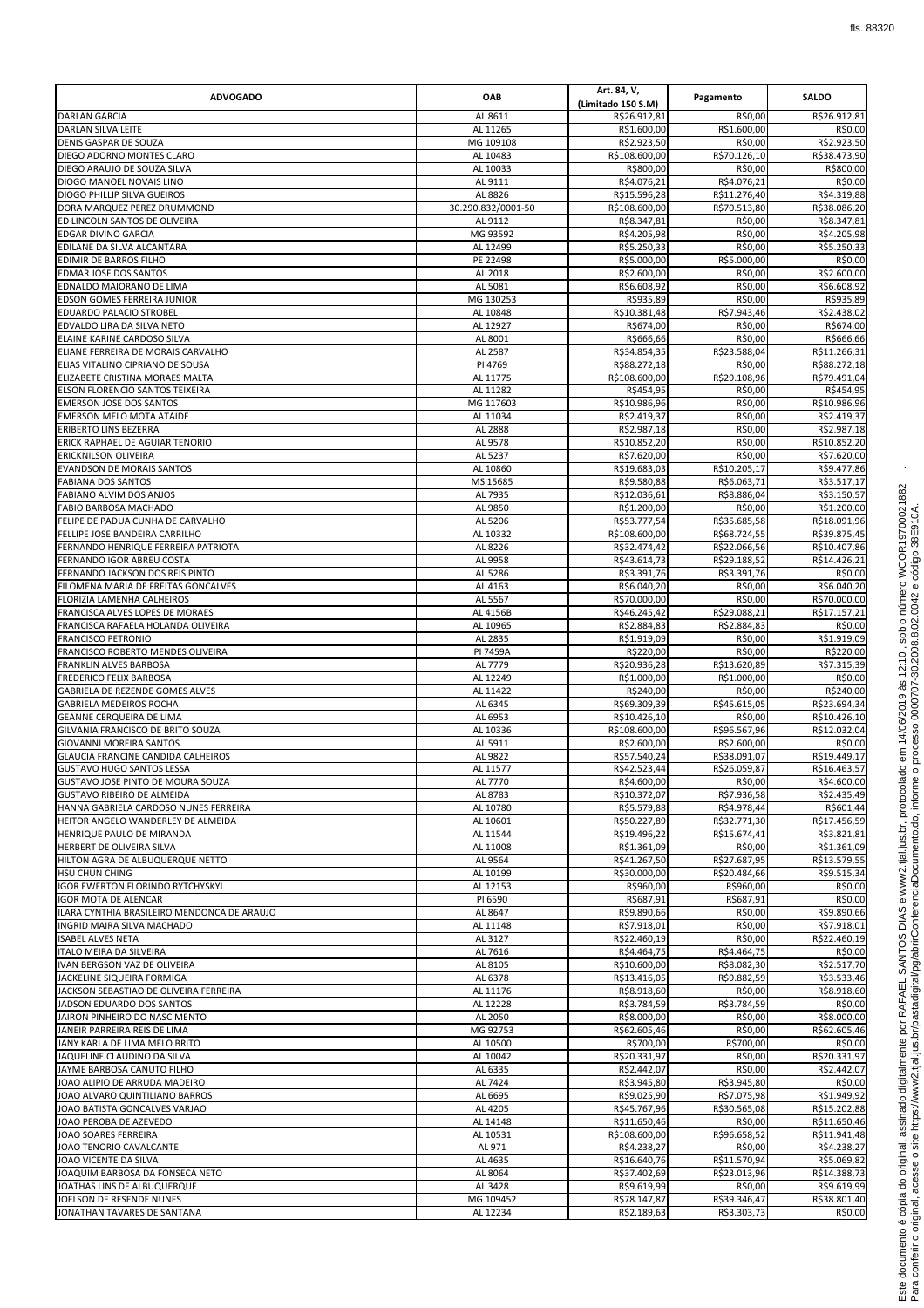| <b>ADVOGADO</b>                                                                                                   | <b>OAB</b>                     | Art. 84, V,<br>(Limitado 150 S.M) | Pagamento                   | <b>SALDO</b>                 |
|-------------------------------------------------------------------------------------------------------------------|--------------------------------|-----------------------------------|-----------------------------|------------------------------|
| JONHNY BATISTA SOUZA DOS SANTOS                                                                                   | AL 9237                        | R\$35.837,05                      | R\$24.216,28                | R\$11.620,77                 |
| JORGE LUIZ DE GOUVEIA                                                                                             | AL 4174                        | R\$108.600,00                     | R\$67.241,42                | R\$41.358,58                 |
| JOSE ADALBERTO PETEAN JUNIOR<br>JOSE AILTON TAVARES DE OLIVEIRA                                                   | AL 7830<br>AL 1741             | R\$108.600,00<br>R\$826,23        | R\$64.863,25<br>R\$0,00     | R\$43.736,75<br>R\$826,23    |
| JOSE ALEXANDRE GOIS DOS SANTOS                                                                                    | AL 4077                        | R\$4.023,87                       | R\$4.023,87                 | R\$0,00                      |
| JOSE ALTAIR RODRIGUES NETO                                                                                        | PI 5009                        | R\$3.422,10                       | R\$0,00                     | R\$3.422,10                  |
| JOSE ARNALDO VASCONCELOS PACHECO<br>JOSE BENEDITO ALVES                                                           | AL 10063<br>AL 4452            | R\$9.654,00<br>R\$57.178,68       | R\$6.904,17<br>R\$48.459,06 | R\$2.749,83<br>R\$8.719,62   |
| JOSE CARLOS DA ROCHA                                                                                              | AL 2855                        | R\$70.528,60                      | R\$46.623,83                | R\$23.904,77                 |
| JOSE CICERO DOS SANTOS JUNIOR                                                                                     | AL 5648B                       | R\$108.600,00                     | R\$96.146,09                | R\$12.453,91                 |
| JOSE DE SOUZA NETO                                                                                                | AL 2710                        | R\$24,25                          | R\$0,00                     | R\$24,25                     |
| JOSE DE SOUZA SANTOS<br>JOSE DOMINGOS DA SILVA                                                                    | AL 4022<br>AL 3629             | R\$7.386,39<br>R\$8.000,00        | R\$0,00<br>R\$0,00          | R\$7.386,39<br>R\$8.000,00   |
| JOSE EVERALDO DE ANDRADE SILVA JUNIOR                                                                             | AL 6568                        | R\$15.531,29                      | R\$0,00                     | R\$15.531,29                 |
| JOSE FLAVIO CAVALCANTE DA SILVA                                                                                   | AL 6124                        | R\$22.570,28                      | R\$15.702,24                | R\$6.868,04                  |
| <b>JOSE FREITAS DIAS</b><br>JOSE GREGORIO ALVES CALDAS                                                            | AL 5289<br>AL 2502             | R\$3.668,84<br>R\$24.608,33       | R\$3.668,84<br>R\$12.235,96 | R\$0,00<br>R\$12.372,37      |
| JOSE MESQUITA DA ROCHA LIMA                                                                                       | AL 5334B                       | R\$6.195,13                       | R\$0,00                     | R\$6.195,13                  |
| JOSE MINERVINO DE ATAIDE                                                                                          | AL 4070                        | R\$39.693,10                      | R\$22.094,29                | R\$17.598,81                 |
| JOSE NOGUEIRA DA ROCHA FILHO                                                                                      | AL 8127                        | R\$108.600,00                     | R\$70.733,43                | R\$37.866,57                 |
| JOSE PAULO DA SILVA<br>JOSE PEDRO PATRIOTA DE OLIVEIRA                                                            | AL 2708<br>AL 7607             | R\$56.723,85<br>R\$1.023,26       | R\$37.569,15<br>R\$0,00     | R\$19.154,70<br>R\$1.023,26  |
| JOSE ROGERIO PAES GALVAO                                                                                          | AL 2948                        | R\$36.310,21                      | R\$24.518,76                | R\$11.791,45                 |
| JOSE RONALDO VIEIRA DA SILVA                                                                                      | AL 7174                        | R\$11.661,76                      | R\$23.212,51                | R\$0,00                      |
| JOSE RUBENS FERREIRA DA SILVA                                                                                     | AL 9199                        | R\$16.034,29                      | R\$8.709,34                 | R\$7.324,95                  |
| JOSE SAPUCAIA DE ALBUQUERQUE<br>JOSE SEIXAS JATOBA NETO                                                           | AL 5251<br>AL 10670            | R\$81.876,29<br>R\$34.329,89      | R\$14.217,94<br>R\$0,00     | R\$67.658,35<br>R\$34.329,89 |
| JOSE VAGNER FONSECA NUNES FILHO                                                                                   | PI 9573                        | R\$7.846,99                       | R\$0,00                     | R\$7.846,99                  |
| JOSE WELLINGTON SOARES DA SILVA                                                                                   | AL 10512                       | R\$1.600,00                       | R\$0,00                     | R\$1.600,00                  |
| JUAREZ FREIRE DOS SANTOS JUNIOR<br><b>JUAREZ GOMES VIEIRA</b>                                                     | AL 10630<br>AL 2173            | R\$1.276,48<br>R\$2.400,00        | R\$0,00<br>R\$2.400,00      | R\$1.276,48                  |
| <b>JULIANA RAPOSO TENORIO</b>                                                                                     | AL 4929                        | R\$42.843,01                      | R\$19.699,78                | R\$0,00<br>R\$23.143,23      |
| <b>JULIANO ACIOLY FREIRE</b>                                                                                      | AL 6564                        | R\$39.311,14                      | R\$20.750,33                | R\$18.560,81                 |
| JURANDIR JOSE DE SOUZA MENEZES                                                                                    | AL 3885                        | R\$2.689,06                       | R\$0,00                     | R\$2.689,06                  |
| KARINE RAFAELLE PEREIRA FARIAS<br><b>KARLLY ANNE LEITE CESAR</b>                                                  | AL 9674<br>AL 9908             | R\$416,46<br>R\$500,00            | R\$0,00<br>R\$500,00        | R\$416,46<br>R\$0,00         |
| KASSIANA CALADO DE MELO                                                                                           | AL 13823                       | R\$400,00                         | R\$0,00                     | R\$400,00                    |
| KATIA FELINA DE OLIVEIRA FERREIRA                                                                                 | AL 5797                        | R\$17.815,83                      | R\$12.695,36                | R\$5.120,47                  |
| <b>KELSON VITOR DOS SANTOS</b><br>KENISSON DE ALBUQUERQUE MARTINS                                                 | MG 127921<br>AL 8423           | R\$10.800,00<br>R\$3.240,00       | R\$6.563,50<br>R\$3.240,00  | R\$4.236,50<br>R\$0,00       |
| KEYLLA PATRICIA CORREIA PINTO                                                                                     | AL 10418                       | R\$16.019,94                      | R\$11.547,25                | R\$4.472,69                  |
| LACYANE MASCARENHAS CAVALCANTE                                                                                    | AL 8709                        | R\$28.020,85                      | R\$19.219,40                | R\$8.801,45                  |
| LAIANNY AMORIM BARBOZA                                                                                            | AL 11766                       | R\$13.239,43                      | R\$7.563,56                 | R\$5.675,87                  |
| LAISY AMORIM BARBOZA<br>LALCILENE BARROS DE MELO                                                                  | AL 10535<br>AL 9331            | R\$3.453,25<br>R\$1.841,33        | R\$3.620,00<br>R\$0,00      | R\$0,00<br>R\$1.841,33       |
| LEONARDO ANDRADE DE CARVALHO                                                                                      | PI 4071                        | R\$610,67                         | R\$0,00                     | R\$610,67                    |
| LEONARDO JOSE ALMEIDA TEIXEIRA<br>LEONCIO GONZAGA DA SILVA                                                        | AL 2525                        | R\$6.015,50<br>R\$10.153,60       | R\$4.602,05                 | R\$1.413,45                  |
| LEONIDAS ABREU COSTA                                                                                              | MG 48458<br>AL 9523            | R\$46.728,47                      | R\$0,00<br>R\$31.226,65     | R\$10.153,60<br>R\$15.501,82 |
| LIGIA RICARDO GOMES                                                                                               | AL 10803                       | R\$80.536,73                      | R\$57.357,24                | R\$23.179,49                 |
| LILIAN EUNICE CARVALHO VIVAN                                                                                      | AL 5786                        | R\$32.434,92                      | R\$21.124,93                | R\$11.309,99                 |
| LIMA MARINHO PONTES E VASCONCELLOS ADV<br>LORENA FIGUEIREDO MENDES                                                | 06.014.214/0001-01<br>MG 86228 | R\$88.876,66<br>R\$325,05         | R\$58.124,36<br>R\$325,05   | R\$30.752,30<br>R\$0,00      |
| LUAN COSTA CAVALCANTE                                                                                             | AL 13037                       | R\$221,07                         | R\$221,07                   | R\$0,00                      |
| LUCIA MARIA FERREIRA BATISTA PATRICIO                                                                             | AL 4997                        | R\$108.600,00                     | R\$70.848,58                | R\$37.751,42                 |
| LUCIANA MORAES DO NASCIMENTO                                                                                      | SE 6509                        | R\$7.000,00                       | R\$5.780,83                 | R\$1.219,17                  |
| LUCIANO ANDRE COSTA DE ALMEIDA<br>LUCIANO JOSE SANTOS BARRETO                                                     | AL 4217<br>AL 3371             | R\$6.586,83<br>R\$200,00          | R\$4.773,16<br>R\$0,00      | R\$1.813,67<br>R\$200,00     |
| LUIS FILIPE COSTA AVELINO                                                                                         | AL 11750                       | R\$108.600,00                     | R\$70.326,34                | R\$38.273,66                 |
| LUISA LIMA BASTOS                                                                                                 | AL 9583                        | R\$1.560,00                       | R\$0,00                     | R\$1.560,00                  |
| LUIZ ANDRE BRAGA GRIGORIO<br>LUIZ DE ALBUQUERQUE PONTES NETO                                                      | AL 10741<br>AL 7031            | R\$108.600,00<br>R\$13.698,36     | R\$70.513,80<br>R\$9.604,39 | R\$38.086,20<br>R\$4.093,97  |
| LUIZ ROBERTO BARROS FARIAS                                                                                        | AL 8740                        | R\$1.226,26                       | R\$2.895,98                 | R\$0,00                      |
| LUIZ VIRGINIO DA SILVA FILHO                                                                                      | AL 9385                        | R\$39.631,73                      | R\$27.391,16                | R\$12.240,57                 |
| MAGDA FERNANDA LOPES DE OLIVEIRA ANDRADE<br>MAGDA FERNANDA LOPES DE OLIVEIRA ANDRADE/PAULA JANIELLY MONTENEGRO SA | AL 8541<br>AL 8541/AL 10839    | R\$105.524,79<br>R\$800,00        | R\$54.423,30<br>R\$0,00     | R\$51.101,49<br>R\$800,00    |
| MAIRA CELINA LOPES LIMA                                                                                           | AL 9690                        | R\$29.182,23                      | R\$16.843,33                | R\$12.338,90                 |
| <b>MANOEL LEITE DOS SANTOS NETO</b>                                                                               | AL 4952                        | R\$1.196,22                       | R\$1.196,22                 | R\$0,00                      |
| MANOEL ROMAO NETO<br>MARCELO JOSE DE LIMA                                                                         | AL 3663<br>AL 12308            | R\$1.109,69<br>R\$2.000,00        | R\$1.109,69<br>R\$2.000,00  | R\$0,00<br>R\$0,00           |
| MARCIA ZENIRA NUNES MENDONCA PINTO                                                                                | AL 10890                       | R\$2.000,00                       | R\$2.000,00                 | R\$0,00                      |
| <b>MARCONDE CORREIA BARROS</b>                                                                                    | AL 11672                       | R\$108.600,00                     | R\$99.575,59                | R\$9.024,41                  |
| <b>MARCOS ADILSON CORREIA DE SOUZA</b><br><b>MARCOS ANTONIO BARROS RODRIGUES</b>                                  | AL 3241<br>AL 11991            | R\$4.188,33<br>R\$800,00          | R\$4.188,33<br>R\$0,00      | R\$0,00<br>R\$800,00         |
| MARCOS ANTONIO COSTA DA CUNHA                                                                                     | AL 7957                        | R\$9.765,94                       | R\$0,00                     | R\$9.765,94                  |
| MARCOS ANTONIO CUNHA CAJUEIRO                                                                                     | AL 5661                        | R\$99.741,32                      | R\$83.261,15                | R\$16.480,17                 |
| MARCOS ANTONIO MONTEIRO DOS SANTOS                                                                                | AL 10413                       | R\$10.772,50                      | R\$0,00                     | R\$10.772,50                 |
| MARCOS HENRIQUE VALENCA DA SILVA<br>MARCOS LUIZ DE ALENCAR FREITAS                                                | AL 4062<br>AL 7112             | R\$240,00<br>R\$5.000,00          | R\$0,00<br>R\$0,00          | R\$240,00<br>R\$5.000,00     |
| <b>IMARCOS PLINIO DE SOUZA MONTEIRO</b>                                                                           | AL 4383                        | R\$108.600,00                     | R\$105.909,84               | R\$2.690,16                  |
| <b>MARCOS SILVEIRA PORTO</b>                                                                                      | AL 3260                        | R\$28.700,00                      | R\$18.713,28                | R\$9.986,72                  |
| MARCOS VINICIUS DA COSTA ROMAO<br>MARCUS VINICIUS DA COSTA QUEIROZ                                                | AL 9579<br>MG107259            | R\$5.560,00<br>R\$8.275,03        | R\$2.560,00<br>R\$0,00      | R\$3.000,00<br>R\$8.275,03   |
| MARCUS VINICIUS DE ALBUQUERQUE SOUZA                                                                              | AL 3510                        | R\$47.972,82                      | R\$26.126,33                | R\$21.846,49                 |
| MARIA BEATRIZ FERRO DE OMENA                                                                                      | AL 8124                        | R\$666,66                         | R\$0,00                     | R\$666,66                    |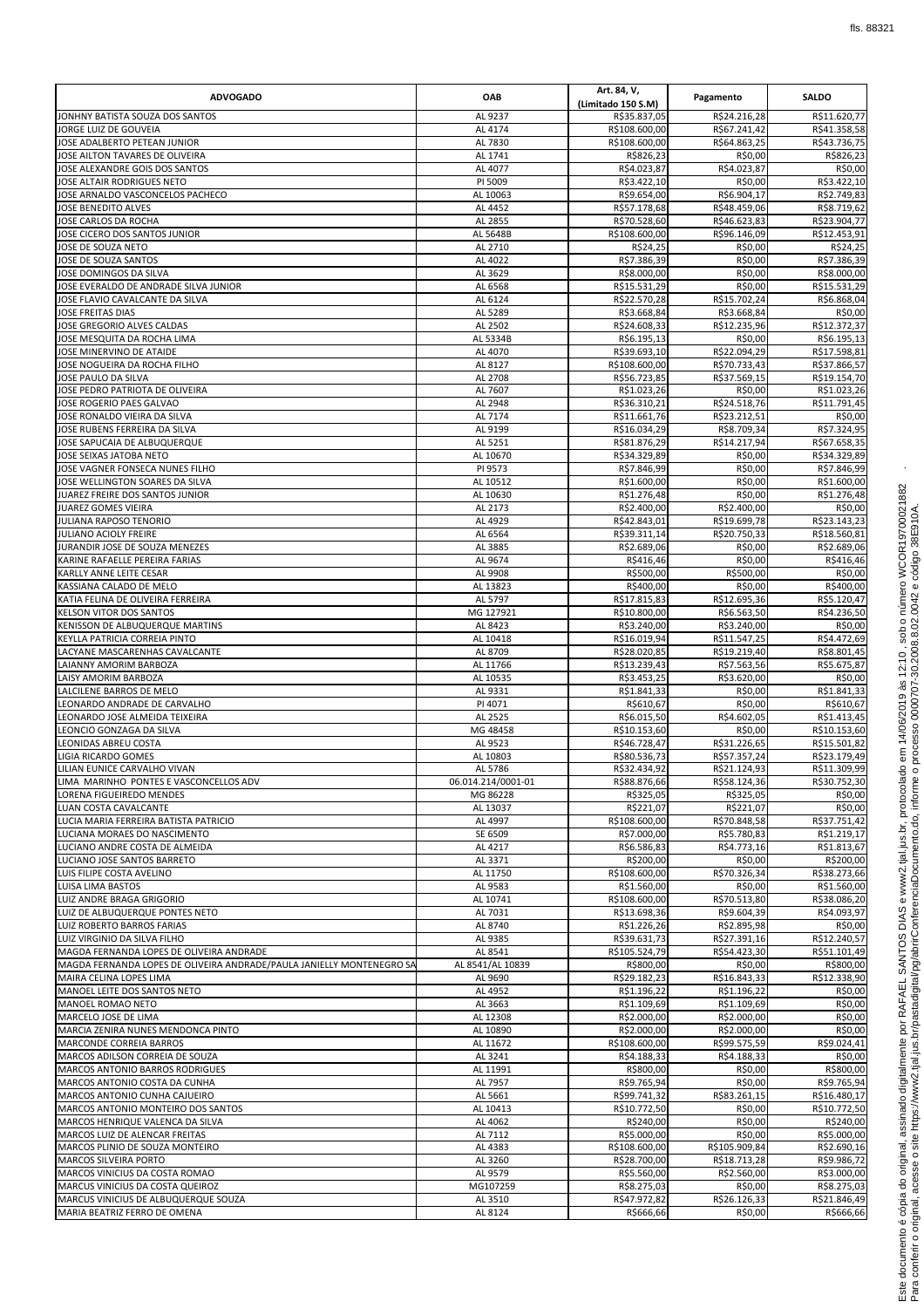| <b>ADVOGADO</b>                                                                        | <b>OAB</b>                      | Art. 84, V,<br>(Limitado 150 S.M) | Pagamento                   | <b>SALDO</b>                |
|----------------------------------------------------------------------------------------|---------------------------------|-----------------------------------|-----------------------------|-----------------------------|
| MARIA DE FATIMA MARQUES GONCALVES                                                      | AL 9072                         | R\$108.600,00                     | R\$46.657,38                | R\$61.942,62                |
| MARIA DE LOURDES DA SILVA                                                              | AL 11467                        | R\$82.971,76                      | R\$53.294,41                | R\$29.677,35                |
| <b>MARIA LUISA MENEZES COSTA ALVES</b><br>MARIA ZILDA DA SILVA                         | AL 13856<br>AL 11789            | R\$1.337,41<br>R\$4.600,00        | R\$0,00<br>R\$4.600,00      | R\$1.337,41<br>R\$0,00      |
| MARIANA DA ALDEIA LIMA                                                                 | AL 9885                         | R\$2.000,00                       | R\$0,00                     | R\$2.000,00                 |
| <b>MARIO DE MEDEIROS ROCHA FILHO</b><br><b>MARIO JORGE GOMES</b>                       | AL 9984<br>AL 1408              | R\$1.987,07<br>R\$300,00          | R\$1.987,07<br>R\$8.100,55  | R\$0,00<br>R\$0,00          |
| <b>MARKUS BARBOSA NOGUEIRA</b>                                                         | PI 7379                         | R\$979,26                         | R\$0,00                     | R\$979,26                   |
| MATOS PAURA & BELTRAO ADVOGADOS                                                        | 08.394.599/0001-05              | R\$108.600,00                     | R\$70.505,36                | R\$38.094,64                |
| <b>MAURICIO DOS SANTOS</b><br>MAURICIO LEANDRO DA SILVA                                | AL 10156<br>AL 10219            | R\$23.553,02<br>R\$15.758,13      | R\$0,00<br>R\$7.981,19      | R\$23.553,02<br>R\$7.776,94 |
| MAURICIO MARCELINO ALVES                                                               | AL 11572                        | R\$10.000,00                      | R\$7.698,72                 | R\$2.301,28                 |
| MAX JOE LOPES CAVALCANTE                                                               | AL 4743                         | R\$106.056,59                     | R\$69.807,80                | R\$36.248,79                |
| MAX URI CRUZ DE MORAIS<br><b>MEDZKER MATOS CONCEICAO</b>                               | AL 6419<br>MG 91799             | R\$1.277,17<br>R\$13.866,29       | R\$1.277,17<br>R\$0,00      | R\$0,00<br>R\$13.866,29     |
| MENDONCA E FILHO ADVOGADOS ASSOCIADOS                                                  | 02.937.768/0001-11              | R\$108.600,00                     | R\$0,00                     | R\$108.600,00               |
| MERCIA MARIA DA SILVA                                                                  | AL 11561                        | R\$13.901,06                      | R\$10.171,14                | R\$3.729,92                 |
| <b>MICHELINE DA SILVA MOURA</b><br><b>MURILO MOURA DE MENDES</b>                       | AL 9501<br>AL 11686             | R\$21.780,00<br>R\$720,00         | R\$12.890,38<br>R\$0,00     | R\$8.889,62<br>R\$720,00    |
| NAYARA FERNANDA AMORIM MADEIROS                                                        | AL 10950                        | R\$5.275,17                       | R\$4.263,34                 | R\$1.011,83                 |
| NEILO NUNES BARBOSA                                                                    | MG 9114                         | R\$3.600,00                       | R\$0,00                     | R\$3.600,00                 |
| NELIO NATALINO FONTES GOMES RODRIGUES<br>NELSON ALVES DE CARVALHO JUNIOR               | PI 9228<br>AL 3464              | R\$3.035,05<br>R\$108.600,00      | R\$0,00<br>R\$70.703,46     | R\$3.035,05<br>R\$37.896,54 |
| NELSON MONTENEGRO FIGO                                                                 | AL 6785                         | R\$25.272,00                      | R\$17.462,07                | R\$7.809,93                 |
| <b>NOE HIGINO DE LIMA FILHO</b><br>PATRICIA DE OLIVEIRA MARTINS                        | AL 11030<br>AL 8961             | R\$995,77                         | R\$0,00                     | R\$995,77                   |
| PAULA JANIELLY MONTENEGRO SARMENTO                                                     | AL 10839                        | R\$11.616,78<br>R\$60.993,83      | R\$7.660,39<br>R\$42.191,89 | R\$3.956,39<br>R\$18.801,94 |
| PAULA SUZANA MARIA BOMFIM DA SILVA                                                     | AL 11283                        | R\$1.200,00                       | R\$0,00                     | R\$1.200,00                 |
| PAULINO & PACIFICO ADVOGADOS ASSOCIADOS ME<br><b>PAULO DOS SANTOS FERREIRA</b>         | 04.433.461/0001-09<br>AL 10315  | R\$250,00<br>R\$805,42            | R\$0,00<br>R\$0,00          | R\$250,00                   |
| PAULO RAIMUNDO VILELA DOS SANTOS                                                       | AL 8028                         | R\$66.558,85                      | R\$60.226,10                | R\$805,42<br>R\$6.332,75    |
| PAULO ROMERO DA COSTA BARROS                                                           | AL 1786                         | R\$43.135,55                      | R\$0,00                     | R\$43.135,55                |
| PAULO UMBERTO DO PRADO<br><b>PAULO VICTOR BARBOSA FIEL</b>                             | MG 0057212<br>AL 10821          | R\$13.509,84<br>R\$500,00         | R\$0,00<br>R\$0,00          | R\$13.509,84<br>R\$500,00   |
| PEDRO MARCELO DA COSTA MOTA                                                            | AL 10439                        | R\$3.100,00                       | R\$3.100,00                 | R\$0,00                     |
| <b>PETRUCIO PEREIRA GUEDES</b>                                                         | AL 3412                         | R\$13.711,21                      | R\$10.071,28                | R\$3.639,93                 |
| PIAUHYLINO MONTEIRO SOCIEDADE DE ADVOGADOS<br><b>PRESLEY OLIVEIRA GOMES</b>            | 11.626.291/0001-44<br>MG 054105 | R\$3.940,00<br>R\$433,39          | R\$3.940,00<br>R\$0,00      | R\$0,00<br>R\$433,39        |
| PRISCILA CERQUEIRA AZEVEDO                                                             | AL 12221                        | R\$11.389,65                      | R\$8.006,09                 | R\$3.383,56                 |
| PRISCILA JATOBA CORCINO                                                                | AL 9283                         | R\$3.700,00                       | R\$0,00                     | R\$3.700,00                 |
| PRISCILA PORFIRIO SILVA<br>QUITEIRA DANTAS MURTA/BRENO CALHEIROS MURTA                 | AL 11730<br>AL 2743/ AL 1570    | R\$2.640,39<br>R\$1.200,00        | R\$1.510,39<br>R\$0,00      | R\$1.130,00<br>R\$1.200,00  |
| <b>QUITERIA DANTAS MURTA</b>                                                           | AL 2743                         | R\$108.600,00                     | R\$70.654,26                | R\$37.945,74                |
| RACHEL PEIXOTO RAMALHO ROSENDO                                                         | AL 10117                        | R\$740,00                         | R\$0,00                     | R\$740,00                   |
| RAFAEL DOMINGUES GUIMARAES<br>RAMON COSTA LIMA                                         | MG 113204<br>PI 8037            | R\$2.626,27<br>R\$312,59          | R\$1.841,72<br>R\$0,00      | R\$784,55<br>R\$312,59      |
| RAPHAEL CORREIA CAJUEIRO                                                               | AL 10850                        | R\$19.650,35                      | R\$13.868,16                | R\$5.782,19                 |
| REINALDO DA ROCHA BAIA FILHO                                                           | AL 8162                         | R\$4.485,84                       | R\$0,00                     | R\$4.485,84                 |
| RENAN HENRIQUE NASCIMENTO VASCONCELOS<br>RENATO BENEDITO DANTAS MONTEIRO               | PE 37619<br>AL 14883            | R\$3.766,98<br>R\$81.873,59       | R\$3.766,98<br>R\$42.002,03 | R\$0,00<br>R\$39.871,56     |
| RIVALDO RODRIGUES DE MELO                                                              | AL 10949                        | R\$54.378,60                      | R\$53.752,19                | R\$626,41                   |
| RIVELINO CESAR NOGUEIRA                                                                | MG 104397                       | R\$53.752,03                      | R\$0,00                     | R\$53.752,03                |
| ROBERTA DE ALMEIDA SATURNINO<br>ROBERTO DEMOCRITO CHAVES DE OLIVEIRA                   | AL 7989<br>AL 8183              | R\$5.955,59<br>R\$2.100,00        | R\$4.906,73<br>R\$0,00      | R\$1.048,86<br>R\$2.100,00  |
| ROBERTO VASCONCELOS DE ALBUQUERQUE JUNIOR                                              | AL 6060                         | R\$13.698,37                      | R\$7.751,71                 | R\$5.946,66                 |
| ROBSON DA SILVA DE ALMEIDA                                                             | SP 251103                       | R\$2.160,00                       | R\$2.160,00                 | R\$0,00                     |
| RODRIGO ALVES OLIVEIRA DOS SANTOS XAVIER<br>RODRIGO JUAREZ ANDRADE                     | AL 10545<br>MG 91078            | R\$3.000,00<br>R\$7.446,74        | R\$3.000,00<br>R\$6.058,42  | R\$0,00<br>R\$1.388,32      |
| RODRIGO MEDEIROS DE OLIVEIRA                                                           | MG 89902                        | R\$10.526,86                      | R\$8.035,54                 | R\$2.491,32                 |
| RODRYGO TIAGO DE OLIVEIRA BEZERRA                                                      | AL 7598                         | R\$2.000,00                       | R\$0,00                     | R\$2.000,00                 |
| ROGERIO JOSE DE BARROS ANACLETO<br>ROSA MARIA BARBOSA DE MENESES                       | AL 4430<br>PI 4452              | R\$22.909,32<br>R\$2.118,74       | R\$11.268,65<br>R\$0,00     | R\$11.640,67<br>R\$2.118,74 |
| ROSANGELA MELO ACCIOLY                                                                 | AL 4973                         | R\$800,00                         | R\$0,00                     | R\$800,00                   |
| <b>SALUS DA SILVA SANTOS</b>                                                           | AL 8575                         | R\$6.800,00                       | R\$0,00                     | R\$6.800,00                 |
| SAMIR MADEIRO DE ARAUJO<br>SCHAPER E ANDRADE ADVOGADOS ASSOCIADOS ME                   | AL 8307<br>08.857.071/0001-17   | R\$441,60<br>R\$750,80            | R\$0,00<br>R\$0,00          | R\$441,60<br>R\$750,80      |
| SEILA BUZILES DE MELO                                                                  | AL 8576                         | R\$1.100,00                       | R\$0,00                     | R\$1.100,00                 |
| SERGIO LUIZ NEPOMUCENO PEREIRA                                                         | AL 4800                         | R\$22.100,56                      | R\$10.281,62                | R\$11.818,94                |
| SERGIO LUIZ NEPOMUCENO PEREIRA/JULIANA RAPOSO TENORIO<br>SIDNEY SIQUEIRA DOS SANTOS    | AL 4800/AL 4929<br>AL 10962     | R\$2.400,00<br>R\$200,00          | R\$0,00<br>R\$0,00          | R\$2.400,00<br>R\$200,00    |
| SILVAN ANTONIO DO NASCIMENTO                                                           | AL 5328                         | R\$13.459,52                      | R\$0,00                     | R\$13.459,52                |
| SILVANA ALVES SILVA                                                                    | AL 4178                         | R\$108.600,00                     | R\$99.845,14                | R\$8.754,86                 |
| SIMARIO GOMES DA SILVA<br>SINDICATO DOS JORNALISTAS PROFISSIONAIS DO ESTADO DE ALAGOAS | AL 10795<br>12.318.390/0001-21  | R\$6.000,00<br>R\$34.844,73       | R\$5.141,53<br>R\$0,00      | R\$858,47<br>R\$34.844,73   |
| SINDICATO DOS TRABALHADORES DA INDUSTRIA DO ACUCAR NO ESTADO DE ALAGOA                 | 12.158.226/0001-02              | R\$108.600,00                     | R\$0,00                     | R\$108.600,00               |
| SINDICATO DOS TRABALHADORES RURAIS AGRICULTORES E AGRICULTORAS FAMILIAR                | 12.762.936/0001-39              | R\$13.083,20                      | R\$7.222,79                 | R\$5.860,41                 |
| SPENCER ADVOGADOS ASSOCIADOS<br><b>TACIANA DA FRANCA NERI</b>                          | 04.507.436/0001-22<br>AL 7180   | R\$108.600,00<br>R\$3.678,05      | R\$0,00<br>R\$3.678,05      | R\$108.600,00<br>R\$0,00    |
| <b>TAGORE ALVES NOVAES</b>                                                             | AL 9014                         | R\$5.210,35                       | R\$3.506,12                 | R\$1.704,23                 |
| <b>TALYTA CARDOSO PRAZERES</b>                                                         | AL 8866                         | R\$5.751,88                       | R\$4.983,08                 | R\$768,80                   |
| <b>TERCIO RODRIGUES DA SILVA</b><br><b>TESSIO DA SILVA TORRES</b>                      | AL 2566<br>PI 5944              | R\$108.600,00<br>R\$626,49        | R\$70.733,43<br>R\$0,00     | R\$37.866,57<br>R\$626,49   |
| THAIS MIRANDA DE OLIVEIRA JAPIASSO                                                     | AL 7771                         | R\$12.737,72                      | R\$0,00                     | R\$12.737,72                |
| THALITA DE LIMA NUNES                                                                  | AL 10056                        | R\$994,69                         | R\$0,00                     | R\$994,69                   |
| THIAGO ALANO MOREIRA E SILVA DORIA                                                     | AL 7318                         | R\$14.000,00                      | R\$0,00                     | R\$14.000,00                |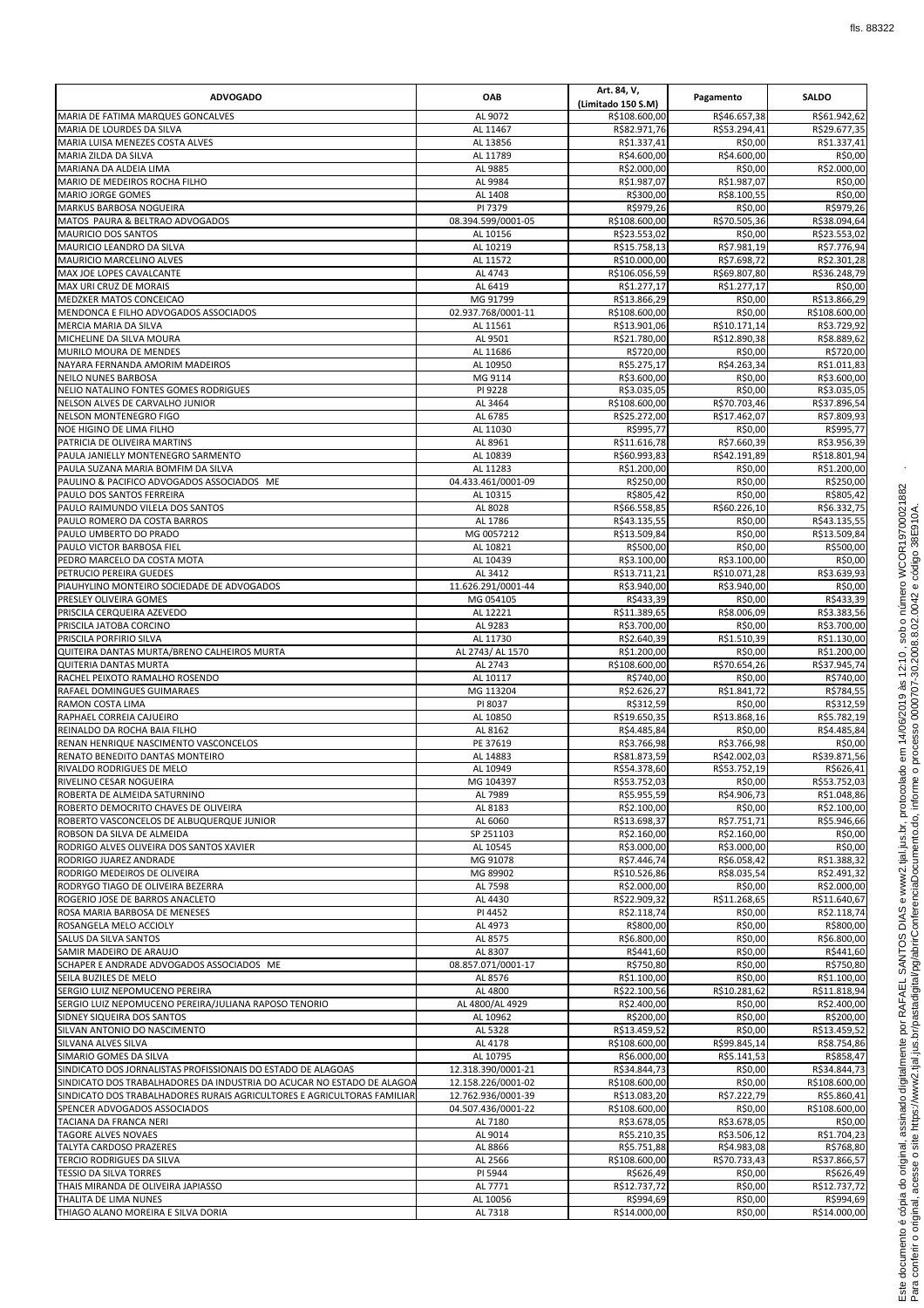| <b>ADVOGADO</b>                                  | <b>OAB</b>         | Art. 84, V,        |              | <b>SALDO</b> |
|--------------------------------------------------|--------------------|--------------------|--------------|--------------|
|                                                  |                    | (Limitado 150 S.M) | Pagamento    |              |
| THIAGO ALBUQUERQUE MONTENEGRO FERNANDES          | AL 9747            | R\$1.371,73        | R\$0,00      | R\$1.371,73  |
| THIAGO HENRIQUE DA SILVA FONSECA                 | AL 10817           | R\$27.900,00       | R\$19.142,14 | R\$8.757,86  |
| THIAGO MOREIRA SILVA CUNHA                       | AL 11406           | R\$1.200,00        | R\$0,00      | R\$1.200,00  |
| THIAGO SILVA RAMOS                               | AL 7791            | R\$1.800,00        | R\$0,00      | R\$1.800,00  |
| <b>TIAGO SAUNDERS MARTINS</b>                    | PI 4978            | R\$1.419,18        | R\$0,00      | R\$1.419,18  |
| VALGETAN FERREIRA DE OLIVEIRA                    | AL 4789            | R\$92.907,89       | R\$53.750,92 | R\$39.156,97 |
| <b>VANESSA CARNEIRO GONCALVES</b>                | AL 9434            | R\$560,00          | R\$0,00      | R\$560,00    |
| VANESSA SILVEIRA DE SOUZA                        | AL 10532           | R\$81.719,22       | R\$53.089,95 | R\$28.629,27 |
| VANIA MENEZES VASCONCELOS                        | AL 5002            | R\$11.449,00       | R\$6.829,56  | R\$4.619,44  |
| VANUCE MARA CONCEICAO BARBOSA DE PAULA           | AL 4715            | R\$2.508,98        | R\$0,00      | R\$2.508,98  |
| <b>VICTOR LAGES ALTAVILA GUERRA</b>              | AL 12956           | R\$8.418,83        | R\$6.687,88  | R\$1.730,95  |
| <b>VINICIUS PITA LISBOA</b>                      | AL 3806            | R\$3.400,00        | R\$0,00      | R\$3.400,00  |
| <b>VIRGILIO ANDRADE NETO</b>                     | 239647 SP          | R\$4.332,57        | R\$4.332,57  | R\$0,00      |
| <b>VIRGILIO DE SA BEZERRA NETO</b>               | PI 6988            | R\$20.972,42       | R\$0,00      | R\$20.972,42 |
| VIRGINIA VALVERDE M BARBOSA                      | AL 9325            | R\$1.800,00        | R\$0,00      | R\$1.800,00  |
| VITOR CARLOS AZEVEDO LESSA                       | AL 12006           | R\$69.672,77       | R\$0,00      | R\$69.672,77 |
| <b>VOLIO SANTOS DOMINGUES</b>                    | AL 3731            | R\$3.339,52        | R\$0,00      | R\$3.339,52  |
| <b>VOLNEY DA SILVA AMARAL</b>                    | AL 3178            | R\$1.346,85        | R\$0,00      | R\$1.346,85  |
| <b>WAGNER MORAIS DE LIMA</b>                     | AL 9398            | R\$3.000,00        | R\$0,00      | R\$3.000,00  |
| <b>WANDERSON TENORIO DE ALBUQUERQUE</b>          | AL 12077           | R\$1.240,00        | R\$0,00      | R\$1.240,00  |
| <b>WELLINGTON BARBOSA PITOMBEIRA JUNIOR</b>      | AL 10899           | R\$42.361,00       | R\$28.387,02 | R\$13.973,98 |
| <b>WELLINGTON CALHEIROS MENDONCA</b>             | AL 1752            | R\$52.998,58       | R\$23.863,14 | R\$29.135,44 |
| <b>WELLINGTON LIMA DOS SANTOS</b>                | AL 6834            | R\$1.600,00        | R\$0,00      | R\$1.600,00  |
| <b>WENDELL SOBREIRA LEAL</b>                     | AL 9776A           | R\$2.800,00        | R\$0,00      | R\$2.800,00  |
| <b>WEVERTON GOMES REZENDE DOS SANTOS</b>         | AL 10161           | R\$11.374,45       | R\$0,00      | R\$11.374,45 |
| WILLBERTTH ROBERTTH BANDEIRA DE ALBUQUERQUE REIS | AL 14634           | R\$392,58          | R\$392,58    | R\$0,00      |
| WINSTON MARQUEZ PEREZ DRUMMOND                   | 30.291.002/0001-48 | R\$108.600,00      | R\$70.513,80 | R\$38.086,20 |
| <b>WLADIMIR VIEIRA DA SILVA</b>                  | AL 9203            | R\$8.343,45        | R\$7.469,90  | R\$873,55    |
| YVES MAIA DE ALBUQUERQUE                         | AL 3367            | R\$7.723,64        | R\$6.234,86  | R\$1.488,78  |
| ZELIA MARIA DE PAULA OLIVEIRA                    | AL 4120B           | R\$7.098,79        | R\$608,79    | R\$6.490,00  |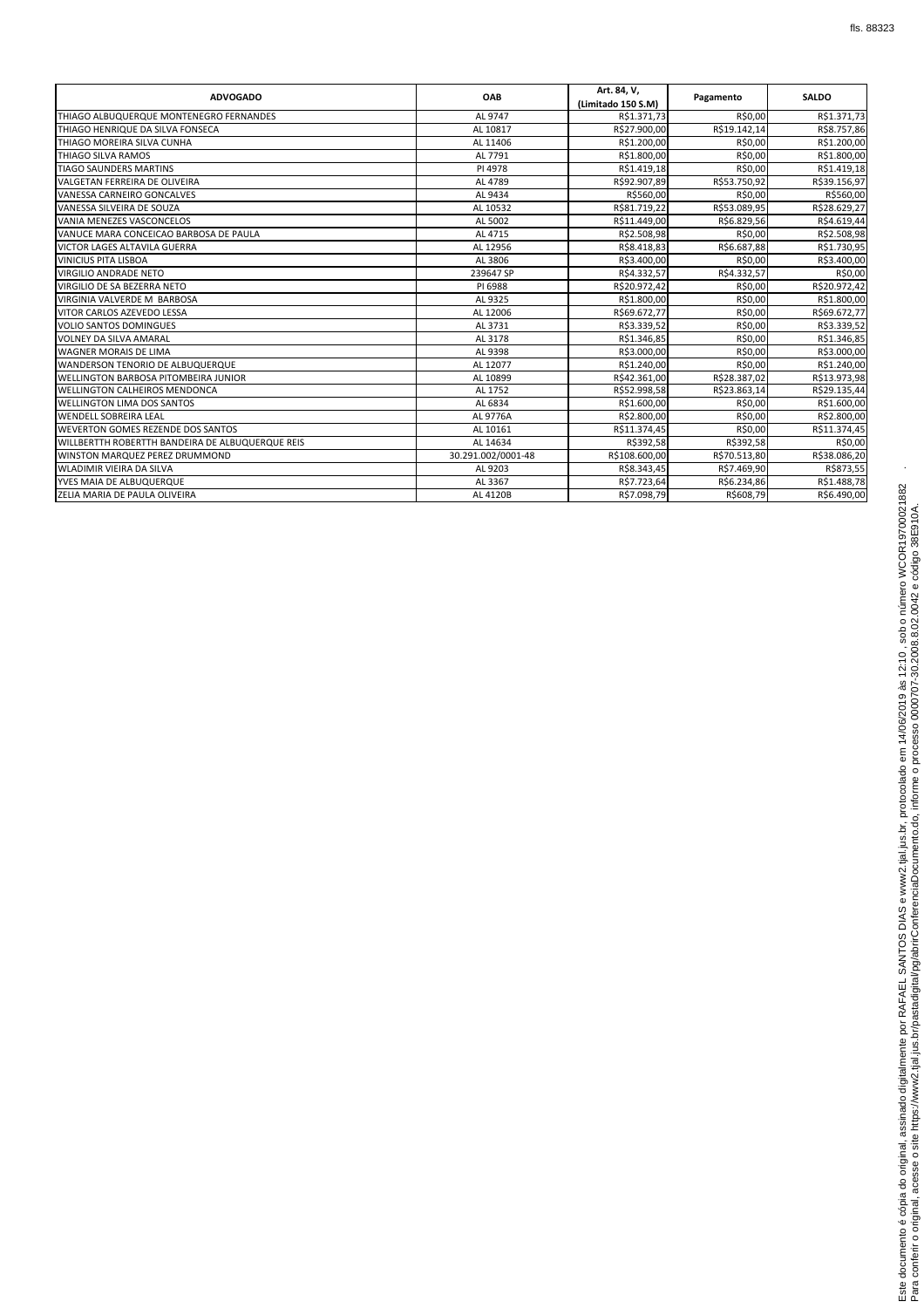QUADRO CONSOLIDADO DE HONORÁRIOS ADVOCATÍCIOS - **JUNHO** 2019

# **ART. 84, INCISO V - CRÉDITOS EXTRACONCURSAIS QUIROGRAFÁRIOS**

**CRÉDITOS DE HONORÁRIOS ADVOCATÍCIOS EQUIPARADOS AOS CRÉDITOS TRABALHISTAS, CUJOS SALDOS EXCEDEM A 150 SALÁRIOS MÍNIMOS. CONSIDERANDO QUE O CRÉDITO DOS ADVOGADOS ACOMPANHA A CLASSIFICAÇÃO DE SEUS CLIENTES, OU A ÉPOCA DA PRESTAÇÃO DE SERVIÇOS, EM CASO DE ADVOGADOS QUE PRESTARAM SERVIÇOS PARA A LAGINHA AGROINDUSTRIAL.**

|                                                                            |                    |                              | <b>QTDE DE CREDORES:</b> | 34                  |
|----------------------------------------------------------------------------|--------------------|------------------------------|--------------------------|---------------------|
|                                                                            |                    |                              | <b>SALDO TOTAL:</b>      | R\$ 8.098.717,60    |
|                                                                            |                    |                              |                          |                     |
|                                                                            |                    | 8.098.717,60 R\$<br>R\$      | $\mathbf{r}$             | R\$<br>8.098.717,60 |
| <b>ADVOGADO</b>                                                            | <b>OAB</b>         | Art. 84, V,<br>Quirografário | Pagamento                | <b>SALDO</b>        |
| ANDRE CORDEIRO DE SOUSA                                                    | AL 4315            | R\$43.561,28                 | R\$0,00                  | R\$43.561,28        |
| ANDRE SILVA DE ARAUJO                                                      | AL 9016            | R\$680.174,01                | R\$0,00                  | R\$680.174,01       |
| ANDREA GOUVEIA CARNAUBA                                                    | AL 8396            | R\$313.652,93                | R\$0,00                  | R\$313.652,93       |
| ANTONIO CARLOS DE ALMEIDA BARBOSA                                          | AL 3277            | R\$88.388,52                 | R\$0,00                  | R\$88.388,52        |
| ANTONIO MARCOS DE MEDEIROS GOMES                                           | AL 5250            | R\$236.049,71                | R\$0,00                  | R\$236.049,71       |
| ARIANA MELO MOTA ATAIDE                                                    | AL 9461            | R\$31.556,38                 | R\$0,00                  | R\$31.556,38        |
| <b>BRENO CALHEIROS MURTA</b>                                               | AL 1570            | R\$49.023,95                 | R\$0,00                  | R\$49.023,95        |
| CARLOS EDUARDO CORREIA DA ROCHA                                            | AL 6517            | R\$100.132,99                | R\$0,00                  | R\$100.132,99       |
| CHRISTIANE CORREIA DA ROCHA                                                | AL 4827            | R\$172.789,86                | R\$0,00                  | R\$172.789,86       |
| DIEGO ADORNO MONTES CLARO                                                  | AL 10483           | R\$231.728,29                | R\$0,00                  | R\$231.728,29       |
| DORA MARQUEZ PEREZ DRUMMOND                                                | 30.290.832/0001-50 | R\$10.236,45                 | R\$0,00                  | R\$10.236,45        |
| ELIZABETE CRISTINA MORAES MALTA                                            | AL 11775           | R\$66.227,15                 | R\$0,00                  | R\$66.227,15        |
| FELLIPE JOSE BANDEIRA CARRILHO                                             | AL 10332           | R\$228.835,13                | R\$0,00                  | R\$228.835,13       |
| GILVANIA FRANCISCO DE BRITO SOUZA                                          | AL 10336           | R\$33.927,82                 | R\$0,00                  | R\$33.927,82        |
| <b>JOAO SOARES FERREIRA</b>                                                | AL 10531           | R\$242.004,06                | R\$0,00                  | R\$242.004,06       |
| JORGE LUIZ DE GOUVEIA                                                      | AL 4174            | R\$62.450,41                 | R\$0,00                  | R\$62.450,41        |
| JOSE ADALBERTO PETEAN JUNIOR                                               | AL 7830            | R\$318.347,72                | R\$0,00                  | R\$318.347,72       |
| JOSE CICERO DOS SANTOS JUNIOR                                              | AL 5648B           | R\$658.125,50                | R\$0,00                  | R\$658.125,50       |
| JOSE NOGUEIRA DA ROCHA FILHO                                               | AL 8127            | R\$28.370,66                 | R\$0,00                  | R\$28.370,66        |
| LUCIA MARIA FERREIRA BATISTA PATRICIO                                      | AL 4997            | R\$44.818,11                 | R\$0,00                  | R\$44.818,11        |
| LUIS FILIPE COSTA AVELINO                                                  | AL 11750           | R\$80.142,97                 | R\$0,00                  | R\$80.142,97        |
| LUIZ ANDRE BRAGA GRIGORIO                                                  | AL 10741           | R\$43.261,44                 | R\$0,00                  | R\$43.261,44        |
| <b>MARCONDE CORREIA BARROS</b>                                             | AL 11672           | R\$173.574,16                | R\$0,00                  | R\$173.574,16       |
| MARCOS PLINIO DE SOUZA MONTEIRO                                            | AL 4383            | R\$473.867,29                | R\$0,00                  | R\$473.867,29       |
| MARIA DE FATIMA MARQUES GONCALVES                                          | AL 9072            | R\$142.162,08                | R\$0,00                  | R\$142.162,08       |
| MATOS PAURA & BELTRAO ADVOGADOS                                            | 08.394.599/0001-05 | R\$923.616,67                | R\$0,00                  | R\$923.616,67       |
| MENDONCA E FILHO ADVOGADOS ASSOCIADOS                                      | 02.937.768/0001-11 | R\$165.662,50                | R\$0,00                  | R\$165.662,50       |
| NELSON ALVES DE CARVALHO JUNIOR                                            | AL 3464            | R\$6.299,36                  | R\$0,00                  | R\$6.299,36         |
| <b>QUITERIA DANTAS MURTA</b>                                               | AL 2743            | R\$75.501,54                 | R\$0,00                  | R\$75.501,54        |
| SILVANA ALVES SILVA                                                        | AL 4178            | R\$85.554,13                 | R\$0,00                  | R\$85.554,13        |
| SINDICATO DOS TRABALHADORES DA INDUSTRIA DO ACUCAR NO ESTADO DE ALAGOAS AL | 12.158.226/0001-02 | R\$283.938,26                | R\$0,00                  | R\$283.938,26       |
| SPENCER ADVOGADOS ASSOCIADOS                                               | 04.507.436/0001-22 | R\$1.943.473,06              | R\$0,00                  | R\$1.943.473,06     |
| TERCIO RODRIGUES DA SILVA                                                  | AL 2566            | R\$51.026,76                 | R\$0,00                  | R\$51.026,76        |
| <b>I</b> WINSTON MARQUEZ PEREZ DRUMMOND                                    | 30.291.002/0001-48 | R\$10.236.45                 | R\$0.00                  | R\$10.236,45        |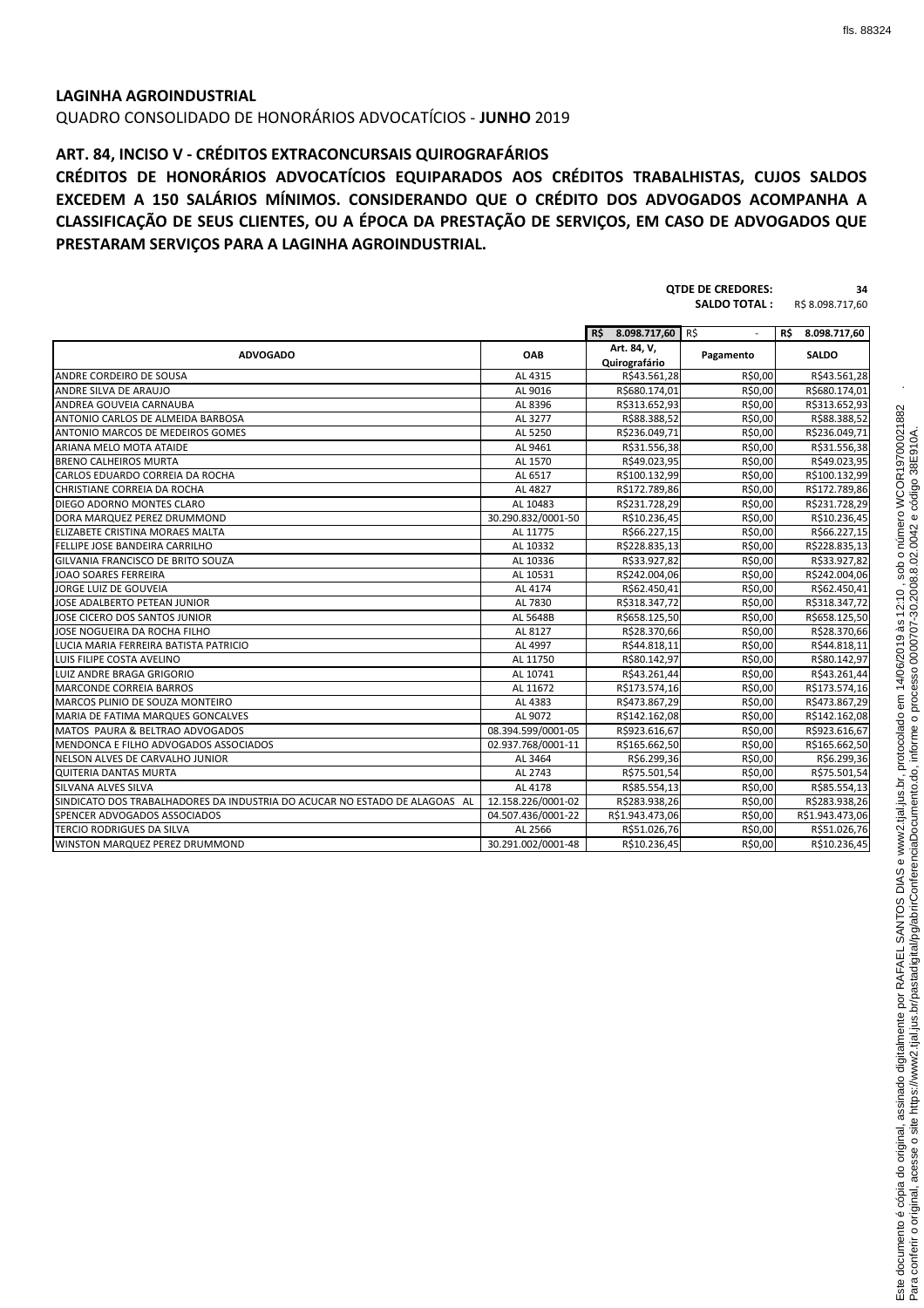#### **LAGINHA AGROINDUSTRIAL**

QUADRO CONSOLIDADO DE HONORÁRIOS ADVOCATÍCIOS - **JUNHO** 2019

## **ART. 83 , INCISO I**

**CRÉDITOS DE HONORÁRIOS ADVOCATÍCIOS EQUIPARADOS AOS CRÉDITOS TRABALHISTAS. CRÉDITOS DERIVADOS DA LEGISLAÇÃO DO TRABALHO , LIMITDOS A 150 SALÁRIOS MÍNIMOS POR CREDOR. CREDORES DEMITIDOS ANTES DO PEDIDO DE RECUPERAÇÃO JUDICIAL. CONSIDERANDO QUE O CRÉDITO DO ADVOGADO ACOMPANHA A CLASSIFICAÇÃO DE SEUS CLIENTES, OU A ÉPOCA DA PRESTAÇÃO DE SERVIÇOS, EM CASO DE ADVOGADOS QUE PRESTARAM SERVIÇOS PARA A LAGINHA AGROINDUSTRIAL.**

|                                    |                    | <b>QTDE DE CREDORES:</b><br><b>SALDO TOTAL :</b> |           |                        |
|------------------------------------|--------------------|--------------------------------------------------|-----------|------------------------|
|                                    |                    | R\$<br>14.068,49                                 | -R\$      | 14.068,49<br><b>RS</b> |
| <b>ADVOGADO</b>                    | <b>OAB</b>         | Art83_Inc_I                                      | Pagamento | <b>SALDO</b>           |
| <b>PASSARINI RESENDE ADVOGADOS</b> | 04.681.526/0001-35 | R\$14.068,49                                     | R\$0,00   | R\$14.068,49           |